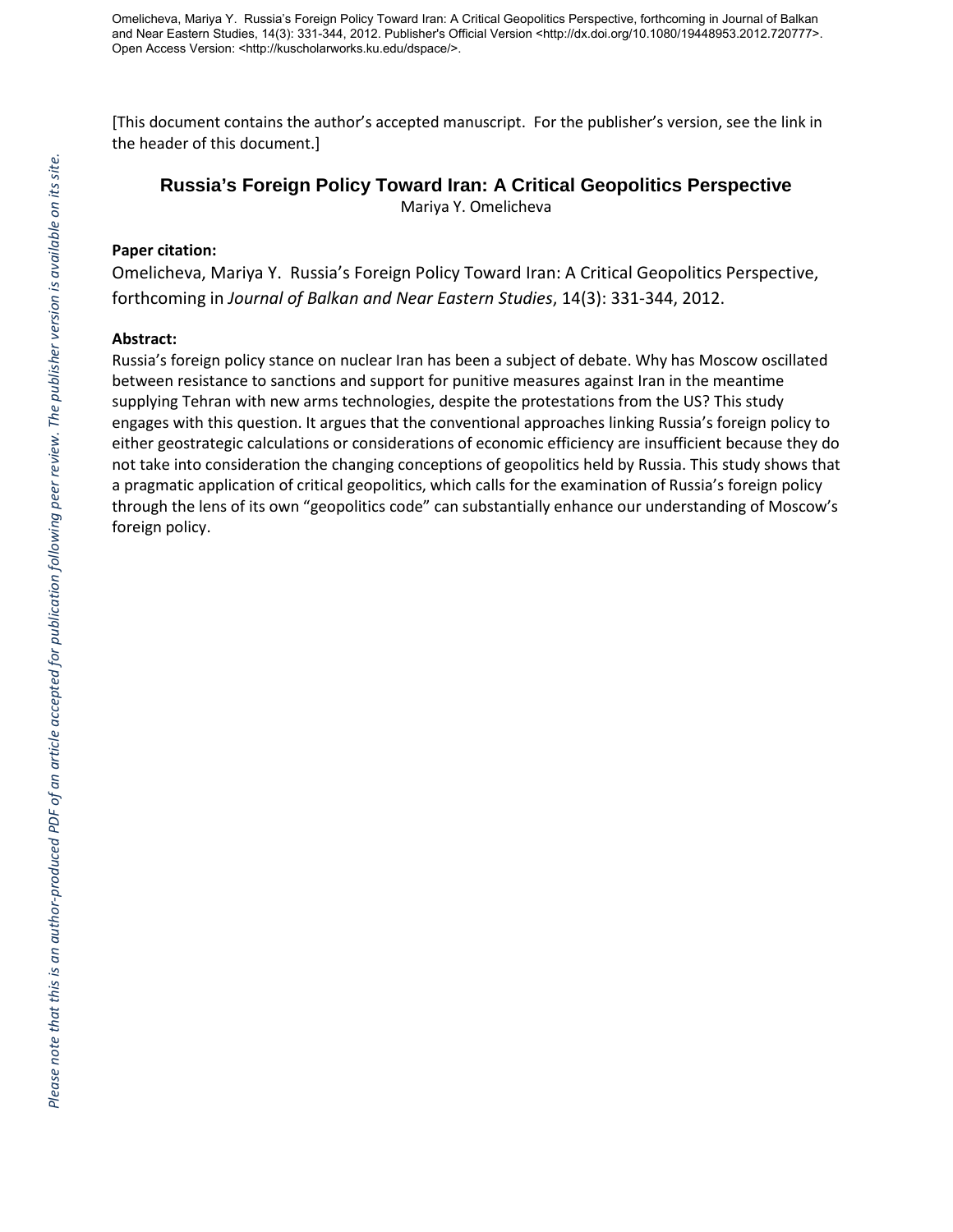*Journal of Balkan and Near Eastern Studies*, 14(3): 331-344, 2012

# **Russia's Foreign Policy Toward Iran: A Critical Geopolitics Perspective**

Mariya Y. Omelicheva, University of Kansas

*Russia's foreign policy stance on nuclear Iran has been a subject of debate. Why has Moscow oscillated between resistance to sanctions and support for punitive measures against Iran in the meantime supplying Tehran with new arms technologies, despite the protestations from the US? This study engages with this question. It argues that the conventional approaches linking Russia's foreign policy to either geostrategic calculations or considerations of economic efficiency are insufficient because they do not take into consideration the changing conceptions of geopolitics held by Russia. This study shows that a pragmatic application of critical geopolitics, which calls for the examination of Russia's foreign policy through the lens of its own "geopolitics code" can substantially enhance our understanding of Moscow's foreign policy.*

Iran's nuclear program is one of the most polarizing and rapidly escalating issues in contemporary international politics. The United States, Russia, China, and European countries have been drawn into a heated debate among themselves and with Iran over its nuclear ambitions. The US and Russia, in particular, have not seen eye to eye on the appropriate and effective ways of dealing with Iranian nuclear program. The US administration has accused Tehran in a malicious intent to build nuclear weapons and have supported a variety of diplomatic and economic sanctions against Iran to pressure it into the renouncement of its nuclear aspirations. Russia has traditionally objected to using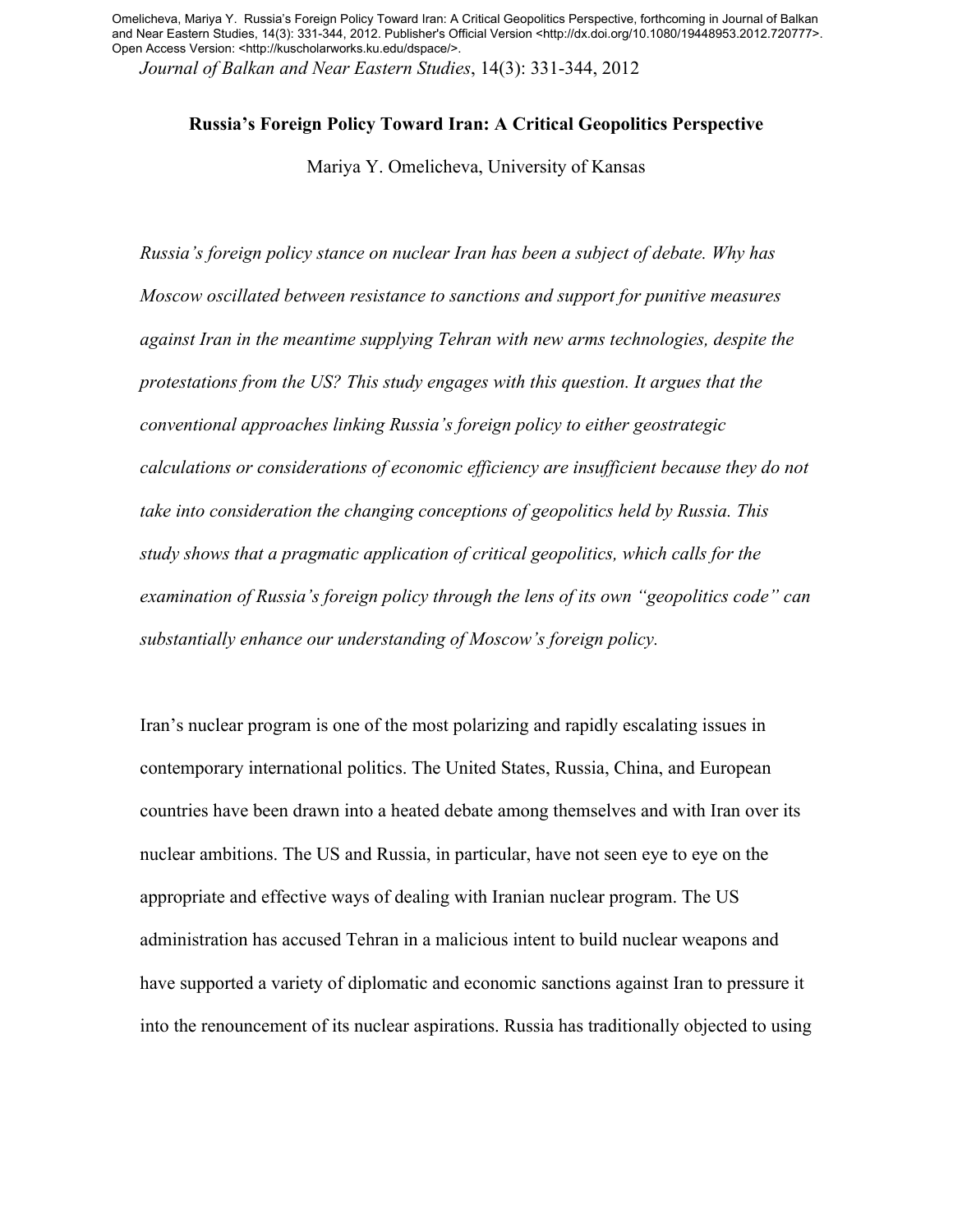force and sanctions for resolving the issues with nuclear and continued insisting that Iranian nuclear aspirations were peaceful in nature.<sup>1</sup>

In 2006, however, the Russian government had the change of heart in its foreign policy stance on nuclear Iran. In a reversal to the earlier stanch opposition to any punitive measures against Iran, Moscow agreed to refer Tehran to the United Nations Security Council (UNSC), a measure that the US and Europe had been insisting for a long time. The same year, Russia joined Security Council Resolution 1696 that called for the suspension of all nuclear enrichment and plutonium processing activities in Iran by August 2006 or face further Security Council's measures. <sup>2</sup> In 2007-2008, Russia supported three subsequent resolutions imposing progressive sanctions on Iran for its failure to comply with Resolution 1696, despite protestations and harsh criticism from its Middle Eastern ally.<sup>3</sup>

In September 2008, the International Atomic Energy Agency (IAEA) issued a report stating that Iran not only failed to cease its uranium enrichment activities but also made significant progress with regard to those activities.<sup>4</sup> This report as well as the successful lunch of a space rocket by Iran earlier the same year exacerbated concerns

 <sup>1</sup> Mark N. Katz, "Putin, Ahmadinejad and the Iranian nuclear crisis", *Middle East Policy*, v.13, n.4, Winter 2006, pp. 125-131.<br><sup>2</sup> Cole Harvey and Richard Sabatini, "Russia's lukewarm support for international sanctions against Iran:

history and motivations", 15 April, 2010,

<sup>&</sup>lt;http://www.nti.org/e\_research/e3\_russia\_lukewarm\_sanctions\_against\_iran.html 2010>. <sup>3</sup> Those resolutions are: UNSC Resolution 1737 adopted on 23 December 2006; Resolution 1747 adopted on 24 March 2007; and Resolution 1803 passed on 3 March 2008. The first Resolution demanded all states to abstain from the transfer of "materials, equipment, goods and technology" that could contribute to Iranian efforts at acquiring capabilities to enrich uranium. An exception was made for materials intended for light-water reactors of the kind that Russia was building in Bushehr. The second Resolution froze financial assets of a number of Iranian politicians and businesses involved in the Iranian nuclear and missile programs, and also appealed to states to impost travel restrictions on certain Iranian representatives. Resolution 1803 expanded the list of individuals and organizations already targeted by previous measures. 4 IAEA Board of Governors, Report on the implementation of the NPT safeguards agreement and relevant provisions of Security Council Resolutions 1737 (2006), 1747 (2007) and 1803 (2008) in the Islamic Republic of Iran. GOV/2008/38, 15 September, 2008,

<sup>&</sup>lt;http://www.iaea.org/newscenter/focus/iaeairan/iaea\_reports.shtml>.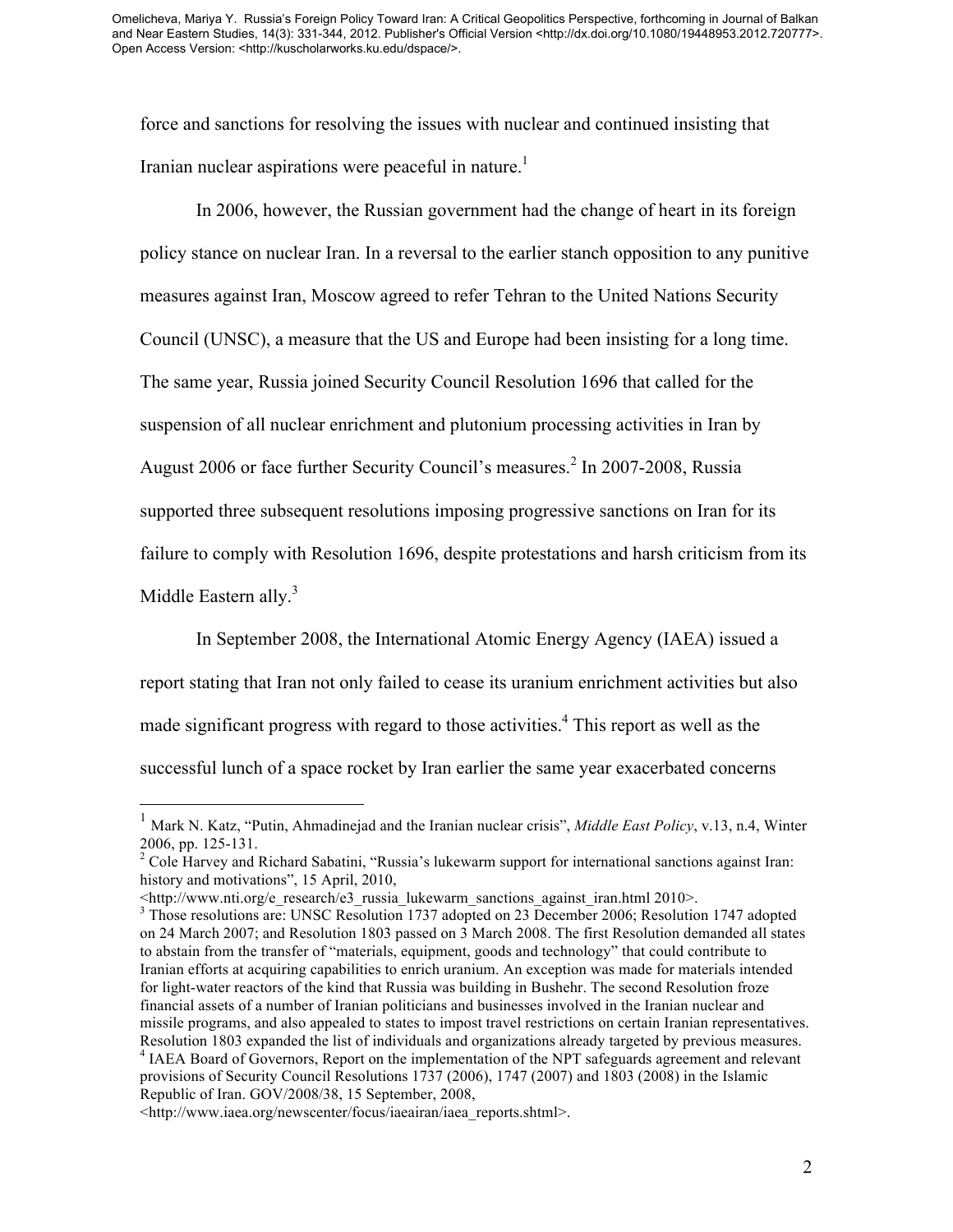with the military dimension of the Tehran nuclear program. The same month, the Security Council unanimously adopted another Resolution 1835, which, although did not impose new sanctions, reaffirmed its members' resolve in bringing Iranian uranium enrichment-related activities to a halt. The US administration began advocating for a new round of sanctions on Iran, but the new government of President Medvedev in Russia demonstrated the usual reluctance toward the imposition of further punishments on Tehran.

In 2009, Russia took part in the so-called "P5+1" group (the US, UK, Russia, China, France and Germany) negotiating a proposal that would have opened Iranian nuclear facility to inspection by the IAEA and allowed for the export of Iran's lowenriched uranium (LIU) to Russia and France for processing into higher-enriched rods for the Iranian reactor. <sup>5</sup> Once the negotiations reached an impasse in April 2010, the Obama cabinet intensified its efforts at pushing through multilateral sanctions against Iran. On June 9, 2010, the UNSC passed another Resolution 1929, which strengthened the sanctions on Iran by including a ban on arms sales and sales of any items, which could contribute to Iran's enrichment of uranium, among other stipulations. Russia sided with the resolution, despite the initial reluctance to support tougher sanctions against Iran and to much chagrin of President Ahmadinejad who called the Russian President "a messenger for Iranian enemies". <sup>6</sup> The downturn in Russian/Iranian relations that followed what Tehran perceived as Russia's treacherous act had not lasted long. The Russian/Iranian bilateral relations thawed in the summer of 2011 when the two countries

<sup>&</sup>lt;sup>5</sup> Mark Katz, "Russian-Iranian relations in the Obama era", *Middle East Policy*, v.17, no.2), Winter 2010, pp. 62-69.

<sup>&</sup>lt;sup>5</sup> Pyotr Iskenderov, "Iran criticizes Russia", *Vremya Novostei*, 26 July, 2010, p. 4; Alexander Reutov, "The President of Iran said who was not a friend for him in Russia", *Kommersant*, 26 July, 2010, p.6.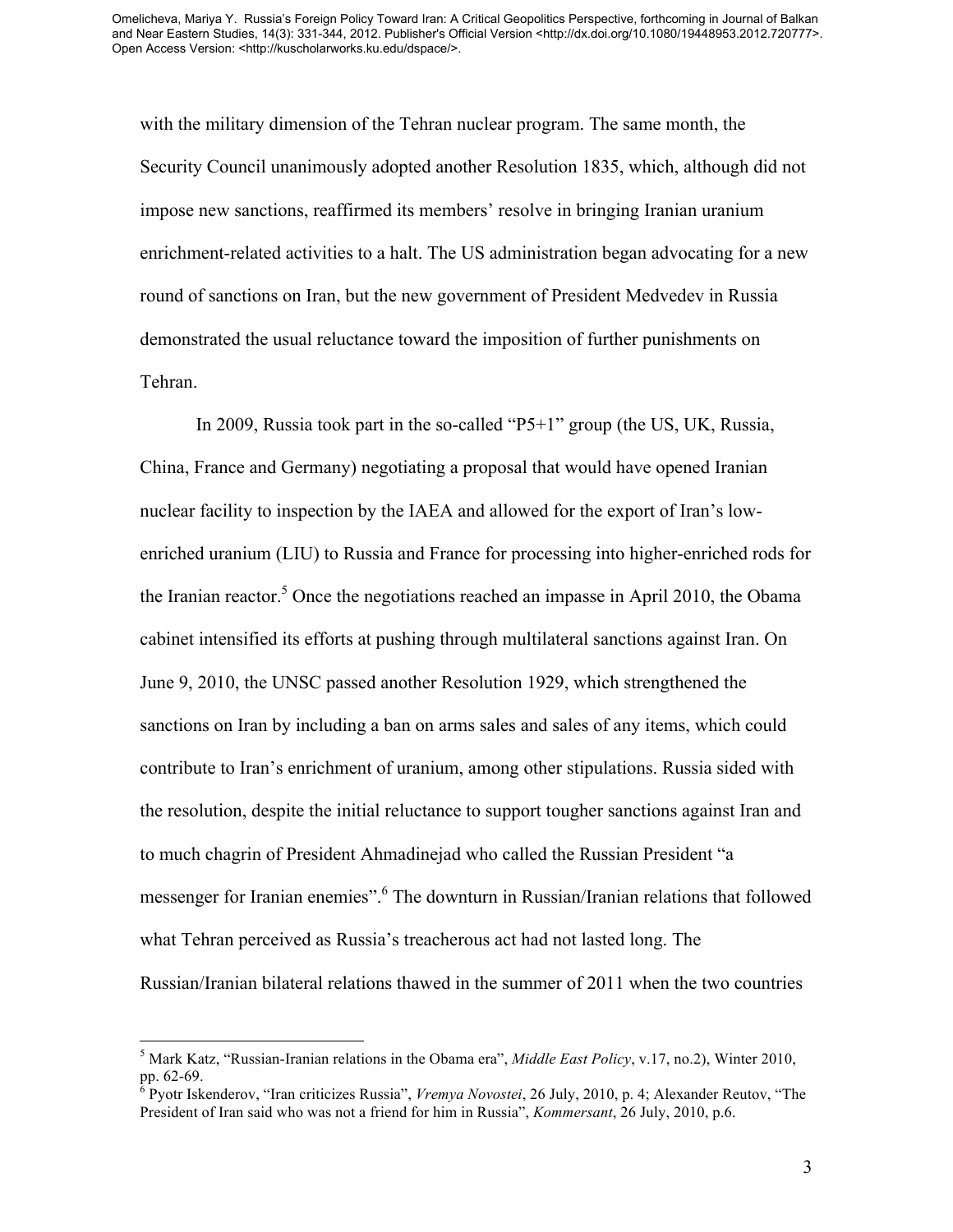held a series of meetings and discussions of a proposal for the establishment of a united anti-missile defense system, which will also include China.<sup>7</sup>

What explains Russia's foreign policy toward Iran? Why has Moscow oscillated between resistance to sanctions and support for punitive measures against Iran in the meantime supplying Iran with arms and continuing the construction of the Bushehr nuclear power plant, despite the protestations from the US and European nations? Why have the arduous efforts of the US administration to lure, threaten, and persuade Russia to stop its nuclear and military cooperation with Tehran been largely futile? This study engages with these questions and, through the examination of the underlying motives of Russia's foreign policy decisions on nuclear Iran, this paper also aims to contribute to a better understanding of the dynamics of current foreign policy of the Russian Federation

I begin with an overview of the existing explanations of Russia's foreign policy toward Iran stressing Russia's geopolitical and economic considerations. While recognizing the utility of these approaches in explaining some aspects of Russian foreign policy decisions and actions, this paper argues that they are still limited because of their materialist foundations. I put forth a critical geopolitics perspective, which calls for the interrogation of ways, in which actors have come to think about power and define their interests in certain ways. The alternative frameworks of Russian foreign policy are examined in light of the available evidence in section three. This study shows that a pragmatic application of critical geopolitics, which necessitates the examination of Russia's foreign policy through the lens of its own "geopolitics code" rather than the

 <sup>7</sup> Georgy Filin, "Russia, Iran and China will create a counterbalance to the US?" *Versiya*, no.38, 3-9 October, 2011, p. 4.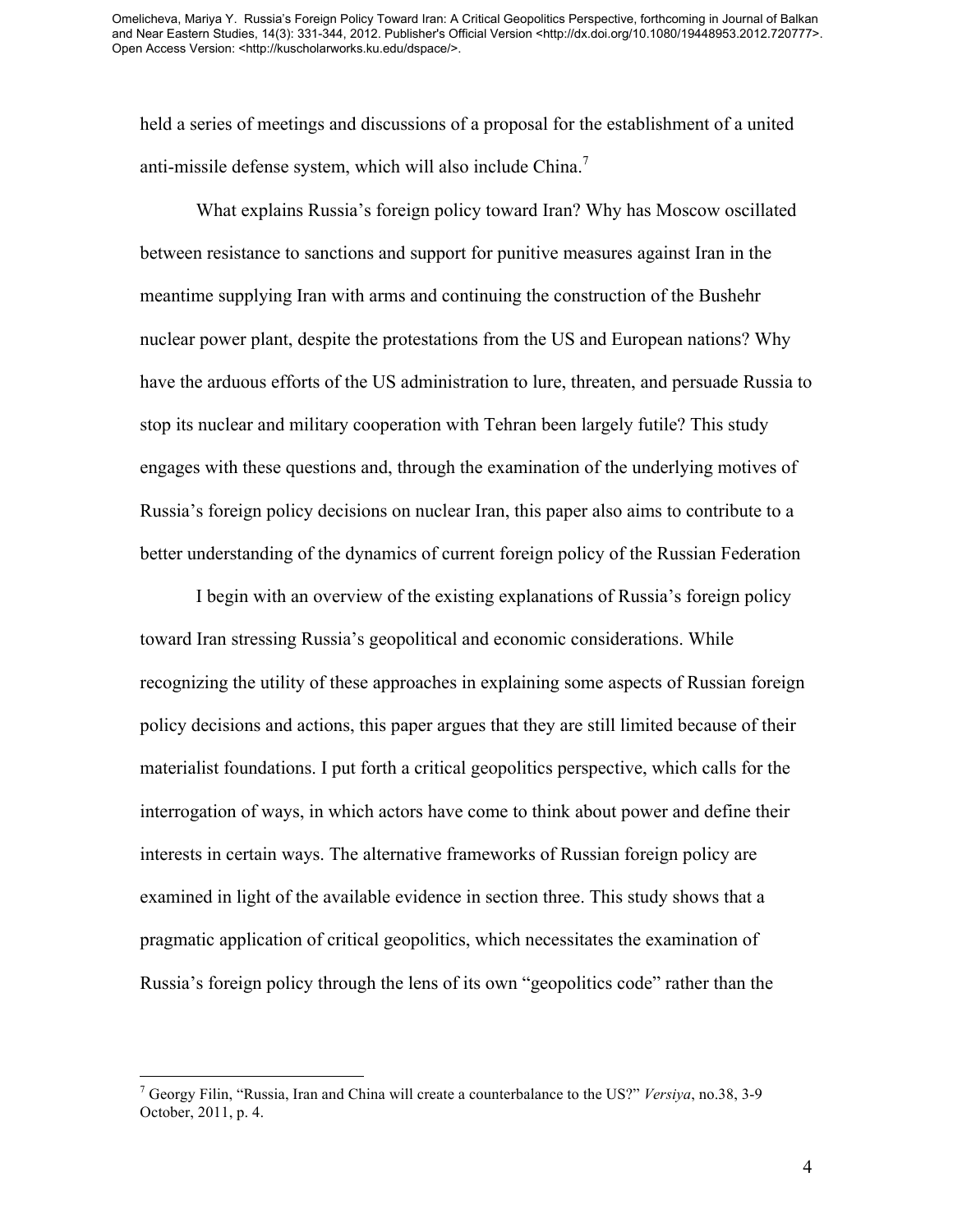"realist" or other pre-determined lens, can substantially enhance our understanding of Moscow's foreign policy decisions, in general, and with regard to Iran, in particular.

### **What Motivates Russia's Foreign Policy toward Iran? A Review and Analysis of**

### **Alternative Explanations**

For analytical purposes, all explanations of Russia's foreign policy toward Iran can be classified into two groups. One cluster of explanations underscores geopolitical considerations, while another - highlights economic expediency.<sup>8</sup> The geopolitical explanations rely on the logic derived from political realism, according to which in the absence of central authority regulating international relations states must rely on themselves for accomplishing their national aims. Although, there can be a wide range of objectives pursued by a state, interests in national security are always preeminent. Given the permanent scarcity of this resource, states find themselves in the incessant competition for power and influence vis-à-vis other states to maximize their chances for survival. States, therefore, are said to have mutually incompatible interests. The differences in states' behavior follow the differences in their relative power position determined by the availability of resources and the number of power poles competing for influence in the international system. In this conception, Russia's foreign policy toward Iran has been shaped by the Russian relations with the Western states, particularly, the US, whose global hegemony the Russian government has vehemently resisted. By patronizing Iran, Russia has sought to contain the spread of the US influence and strengthen its own standing in the Middle East. Moscow has also hoped to use the Iranian

<sup>&</sup>lt;sup>8</sup> Harvey and Sabatini, op. cit. There is also another set of explanations connecting Russian-Iranian cooperation to their ability to meet each other's identity needs (see, for example, Mahmood Shoori, "Iran & Russia: from balance of power to identity analysis', *Iranian Review of Foreign Affairs*. v.2, n. 2, Summer 2011, pp. q05-125). Due to space constraints and limited efforts at applying the constructivist lens to the analysis of Russian/Iranian relations, I omit the discussion of this research current.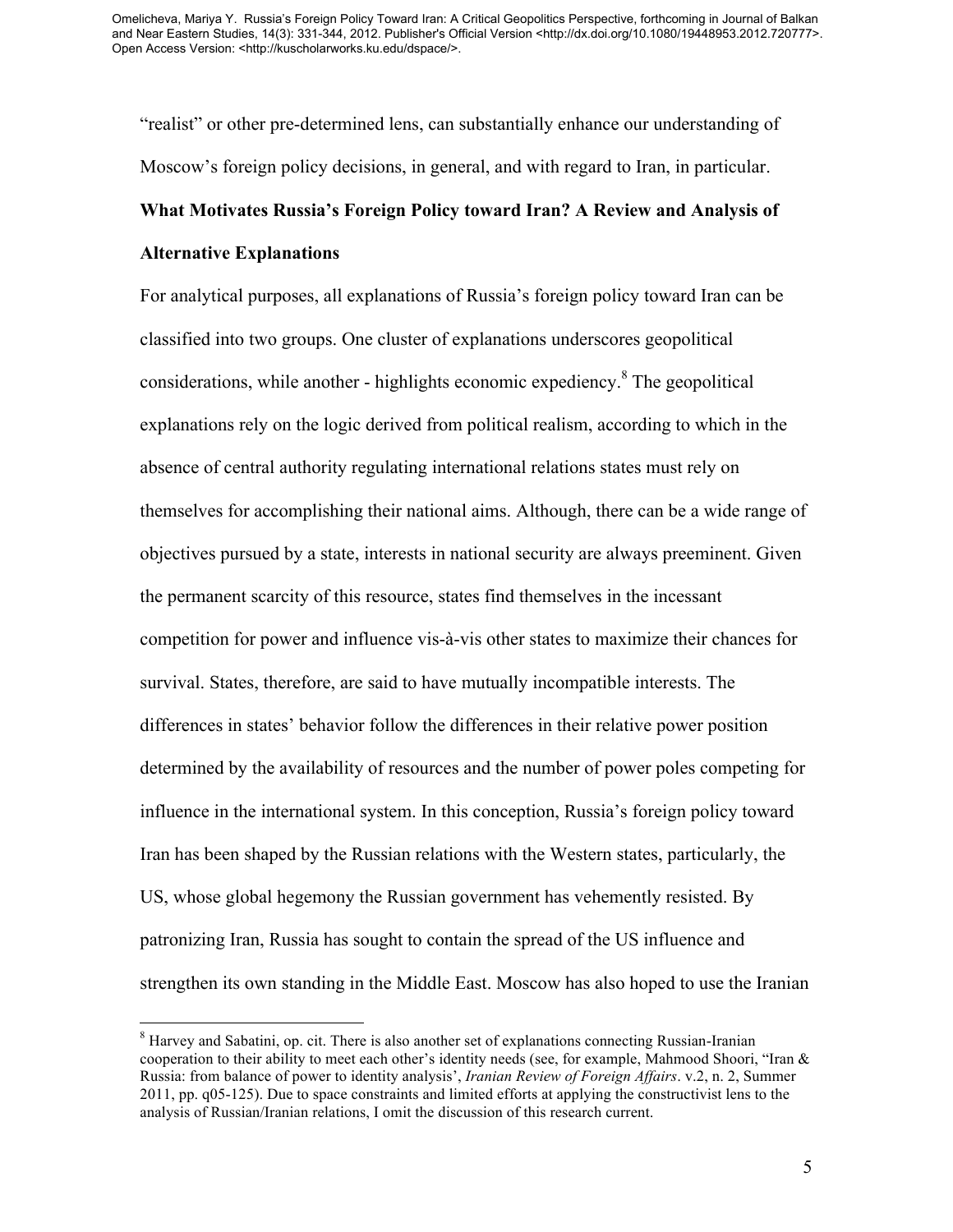nuclear issue as a chip in its relations with Washington over a number of other contentious problems.

Another groups of explanations stress the importance of economic considerations in Russia's foreign policy relations with Iran. These perspectives are premised on the assumption of a goal-oriented and utility-maximizing behavior of a rational actor, who performs an action if the costs associated with enacting it do not exceed the expected benefits from the action. In this conception, Russia's opposition to sanctions on Iran can be explained by the greater utility that Moscow expects to receive from cooperation with Tehran compared to the costs of defiance of the Western disapproval of Russia's measures. As long as Russia is able to reap significant economic benefits from its cooperation with Iran, and those benefits exceed the costs of non-cooperation with the West, including possible sanctions on the Russian companies engaged in Iran and foregone opportunities of cooperation with Western businesses and organizations, the Russian government can be expected to oppose sanctions on this Middle East country. Any changes to the Kremlin's position on sanctions should follow from either the diminished expected utility of partnership with Iran or higher costs from non-cooperation with the West on the Iranian issue.

Because of their materialist ontology, both political realism and economic pragmatism are limited in their ability to offer a comprehensive account of fluctuations in the Russian position on nuclear Iran. To attain a deeper understanding of Russian foreign policy, in general, and toward Iran, in particular, I propose to combine the traditional approaches with the insights of the critical geopolitics perspective.<sup>9</sup> Instead of

<sup>&</sup>lt;sup>9</sup> An important caveat is that this work does not do critical geopolitics in the same way as the diverse group of scholars in the fields of geography, international relations, and sociology practices it (for further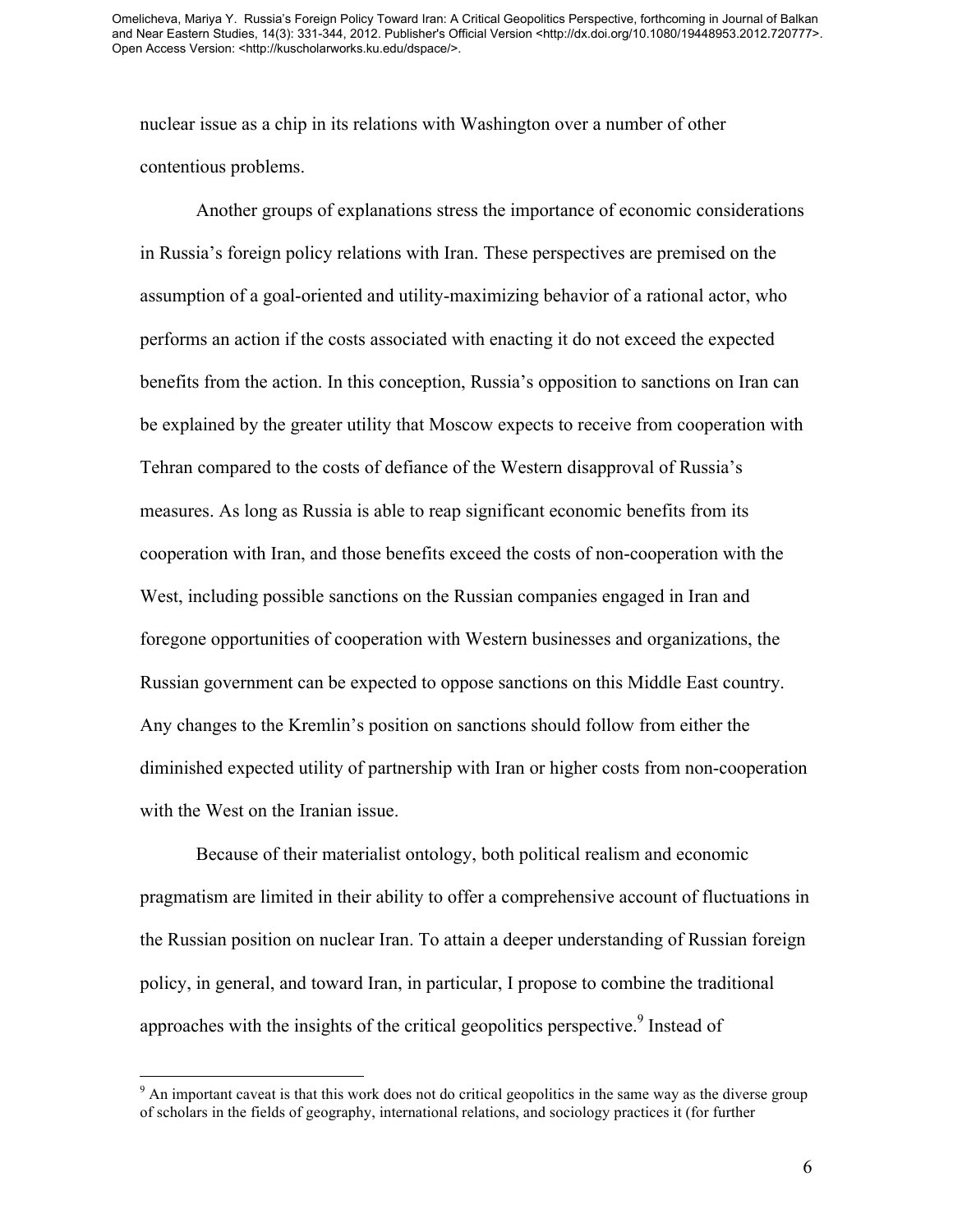conceptualizing politics as an incessant struggle for land and resources carried out by the territorial units interested in the maximization of power and wealth, the critical geopolitics approach views it as a social, cultural, discursive, and political practice of "construction of ontological claims."<sup>10</sup> States are continuously engaged in constructing, defending, and experiencing the alternative claims about the "truths" of global politics. They, therefore, have distinctive geopolitical "codes" or visions of international life. The critical geopolitics perspective calls for investigating these shifting images about world affairs as well as their sources. It is concerned with not only the "why questions" about the ways, in which material forces shape policies and political events, but also the "how questions" about the ways actors have come to think and define their power and interests in certain ways. In this way, the critical geopolitics perspective foregrounds the intangible aspects of world politics, i.e., the mental, cognitive, and discursive constructions of the geopolitical spaces. It does not assume the discreteness of different logics of power geopolitical, geo-economic, or others - but asks how they have become to be viewed as elements of power and what brought about the shifts in the conceptualization of power resources. Neither does it limit state security to considerations of physical security, but also draws attention to the significance and practices of safeguarding security and continuity of states' identity structures.<sup>11</sup>

discussion, see Merje Kuus, "Critical geopolitics", in R. Denemark (ed), *The International Studies Encyclopedia*, Vol. II, Blackwell, 2010, pp. 683-701; Gerard Toal Tuathail, "Towards conceptual clarity in the critical study of geopolitics", in Lasha Tchantouridze (ed) *Geopolitics: Global Problems and Regional Concerns*, Bison Paper 4. Winnipeg, Manitoba 2004, pp. 75-102). The former approach would necessitate the adoption of different epistemological standards informed by the post-structuralist strands of social theory. My goal is more modest. I aim to borrow the critical geopolitics insight about discursive and social construction of geopolitical spaces, inquire into the Russian tradition of "geopolitics," and place Russian foreign policy within the context of its "geopolitics" code.<br><sup>10</sup> Kuus 2010, op.cit.

 $11$  Seyed Jalal Dehghani Firoozabadi, "Ontological security and the foreign policy analysis of the Islamic Republic of Iran", *Iranian Review of Foreign Affair*s, v.2, n.2, Summer 2011. pp. 31-60.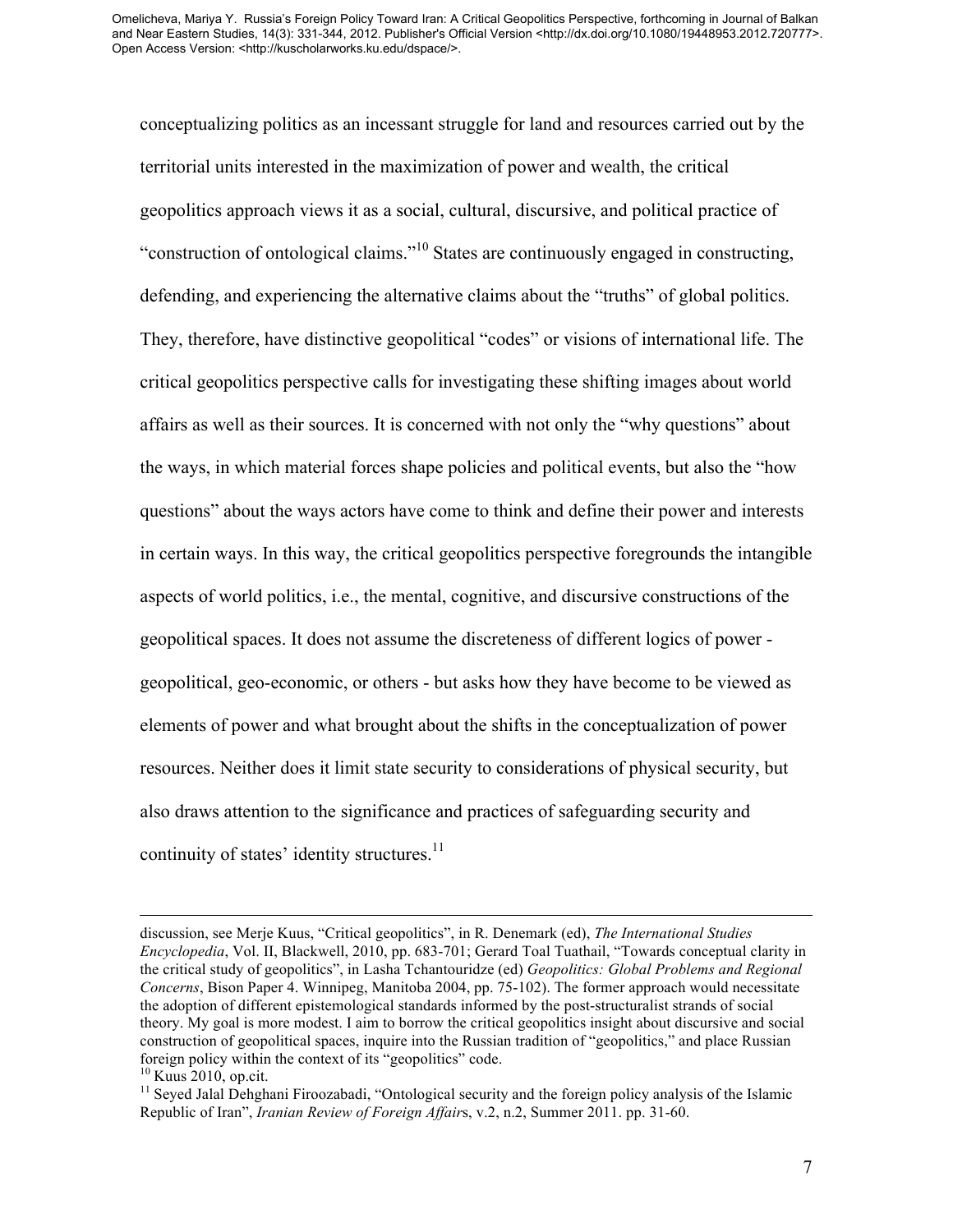Russia's Iranian policy can be better understood in the context of its geopolitical codes and its quest for identity of a great power state, which underwrites its perspectives on world politics. Russia's views on the international system and its place in it have often been examined through the "realist" lens and presented as "given" and stable. Although, the Russian foreign policy establishment continues viewing international relations as an uncompromising battle of interests and struggle for dominance, the risks to Russia's security as well as its image of "Self" have changed since the country's independence. Compared to security documents published in the 1990s, the current security doctrine of the Russian Federation is devoid of heavy sentiments of conspiracy and encirclements by unfriendly nations. It does not make direct references to the US as a security threat.<sup>12</sup> Even the 2010 Russian Military Doctrine refers to NATO and the US as "dangers," but not "threats," thus implying that their activities can potentially escalate into a military threat, but they do not constitute an omnipresent threat to Russia.<sup>13</sup> The level of Russia's confidence about its resurgence in global affairs has also increased in the last decade.<sup>14</sup> This happened not only because of Russia's economic recovery spurred by the high energy prices in global markets, but also due to the Kremlin's efforts at forging a novel understanding of the Russian external greatness. While Russia's "great power" identity has retained its imperial, territorial, and other geopolitical connotations, it has also acquired new functional aspects informed by the shifting understanding of state power.

 $\overline{a}$ 

<sup>&</sup>lt;sup>12</sup> National Security Strategy of the Russian Federation to 2020. Approved by Decree of the President of the Russian Federation, 12 May 2009, No. 537, <http://rustrans.wikidot.com/russia-s-national-security-

strategy-to-2020>.<br><sup>13</sup> The 2010 Russian Military Doctrine. Approved by Decree of the President of the Russian Federation, 5 February 2010, <http://www.worldpoliticsreview.com/documents/show/133>.<br><sup>14</sup> See National Security Strategy of the Russian Federation to 2020, op. cit.; The 2008 Foreign Policy

Concept of the Russian Federation, Official portal of the President of Russia, 2 July, 2008, <http://www.kremlin.ru/eng/text/docs/2008/07/ 204750.shtml>.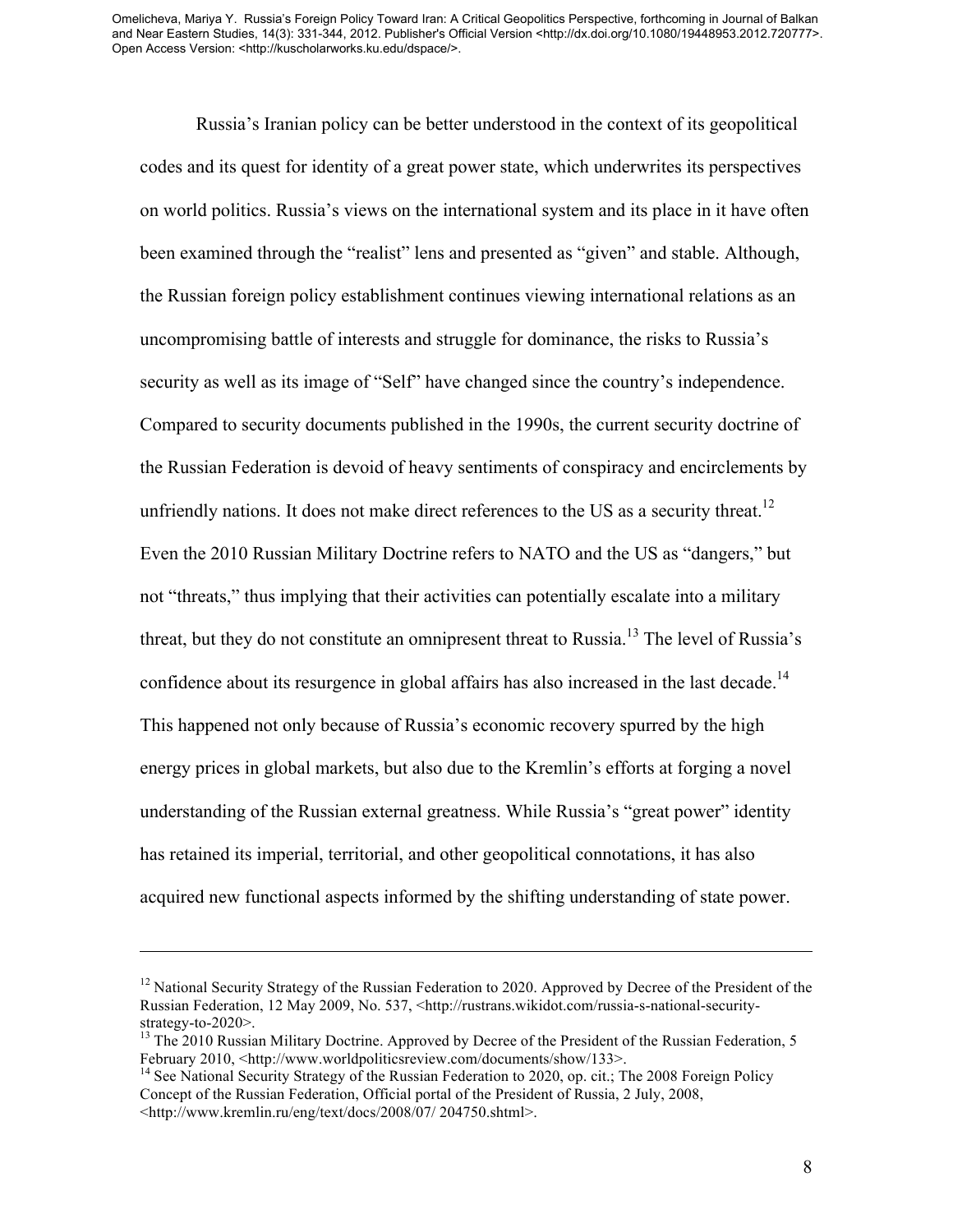The latter's meaning has changed from being viewed in exclusively military terms to embracing economic, financial, technological, and intellectual instruments of influence.<sup>15</sup> Russia has developed a functional and synthetic approach to its identity, which allows it to advance "great power" claims on the basis of Russian preeminence in selected areas of global politics, in which it has a comparative advantage, such as gas and oil, energy transportation infrastructure, nuclear sector, and even counterterrorism.

The Kremlin's doctrine of "sovereign democracy" has provided an ideological foundation for Russia's renewed perception of Self, whereas the "multi-vektorism" has become a practical manifestation of the new identity in Russia's foreign policy. The meaning of sovereign democracy has not been limited to demands for non-interference in the Russian affairs by Western states and international organizations. It also denotes Russia's claims to an immutable right to have its own distinct values and perspectives on foreign policy and international relations.<sup>16</sup> Together with the principle of "multi-vektor" foreign policy, "sovereign democracy" implies Russia's desire to be recognized and treated as an equal participant of the decision-making processes in global affairs, where no single perspective, actor, strategic interest, or geographical area prevails.

Translated into foreign policy, Russia's identity as a sovereign great power furnishes legitimate global and regional interests, bestows strategic independence, and imparts shared responsibility for maintaining security at global and regional levels.<sup>17</sup> The functional and synthetic approach to this identity has enabled the diversification of

<sup>&</sup>lt;sup>15</sup> Stanislav Secrieru, "Russia's quest for strategic identity", NATO Defense College Occasional Paper. Rome, Italy, 2006, p.19. 16<br><sup>16</sup> Ambrosio 2008 Thomas Ambrosio, "Catching the 'Shanghai spirit': how the Shanghai cooperation

organization promotes authoritarian norms in Central Asia', *Europe-Asia Studies*, v.60, n.8, October 2008, 1321-1344.<br><sup>17</sup> The Foreign Policy Concept of the Russian Federation 2008, op.cit.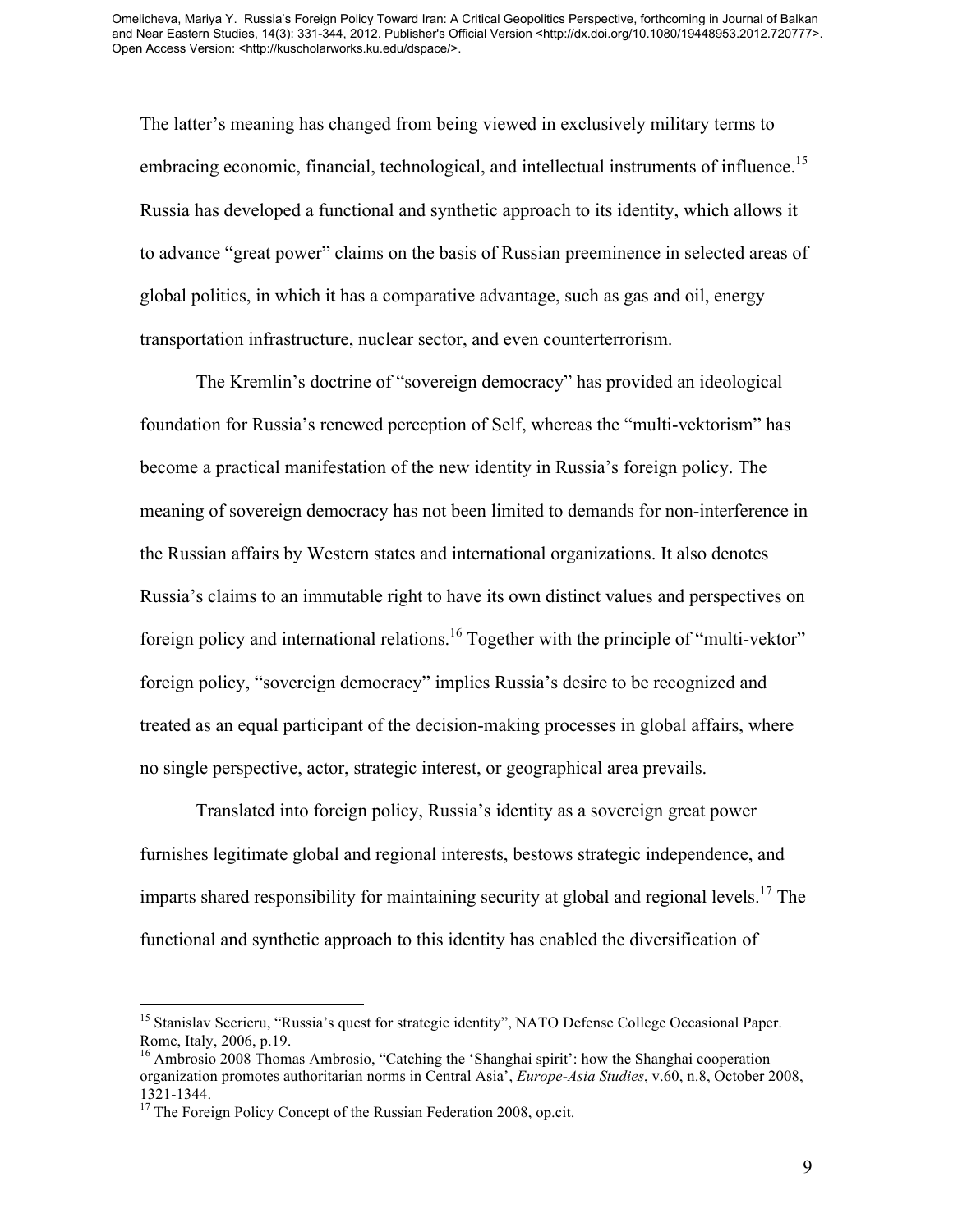Russia's foreign policy instruments and justified the need for a strategic oscillation between integrationist and protectionist approaches in its foreign policy behavior. It is important to note that different foreign policy instruments, particularly, geo-political and geo-economic tools, are not set in opposition to each other, but informed by the same overarching political and ideological agenda. According to the concept of "Energy Super State," for example, the pursuit of economic interests, in the context of Russia, serves more than the narrow goal of profit making. The concept encourages Russia to take advantage of its abundant energy, pipelines, and nuclear resources to become richer and, at the same time, use economic instruments to project itself as a great power in international affairs.<sup>18</sup> The identity of a sovereign great power also underwrites the principle of "multi-vektorism," i.e., Russia's own uncontestable and utterly pragmatic "third way" of foreign policy behavior grounded in its desire to avoid confrontation with the West and retain its strategic independence. For the Russian leadership, it is only using such a pragmatic approach, which allows making decision on a case-by-case basis in light of the Russian immediate interests and context, Moscow can selectively cooperate with, distance itself from, or resist to other international players.<sup>19</sup>

#### **Assessing Russia's Foreign Policy Decisions on Nuclear Iran through the Lens of**

### **Alternative Perspectives**

#### *Political Realism*

When looked through the lens of political realism, Russia's strategic cooperation with Iran stems from its desire to contain and balance the US, which Russia perceives as its

<sup>&</sup>lt;sup>18</sup> Andrey Kazantsev, "The crisis of Gazprom as the crisis of Russia's 'energy super-state' policy towards Europe and the former Soviet Union", *Caucasian Review of International Affairs*, v. 4, n.3, Summer 2010, pp. 271-284.<br><sup>19</sup> Secrieru 2006, op.cit.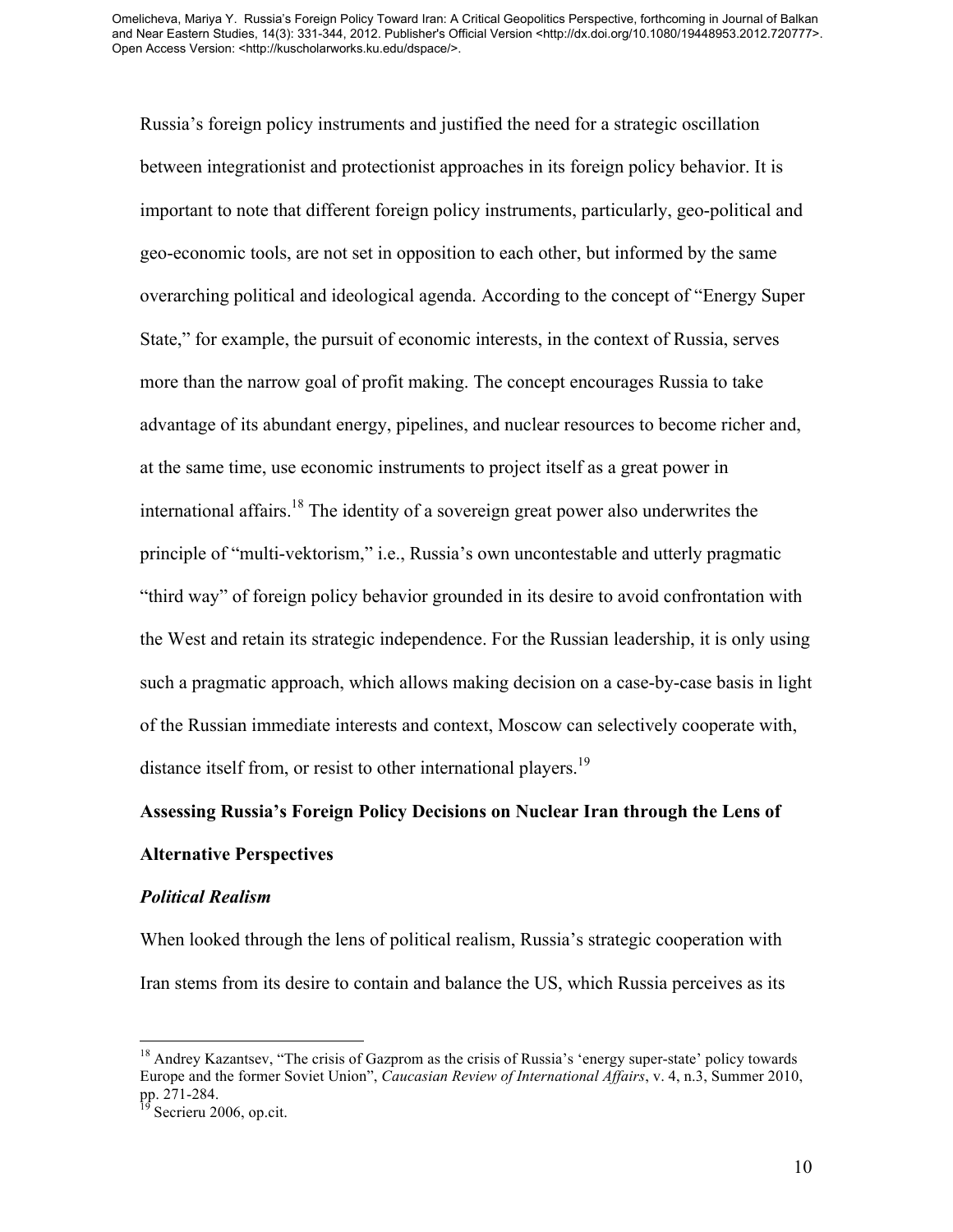existential threat. At the beginning of Putin's presidency, the Bush administration made a unilateral decision to abrogate the Anti-Ballistic Missile Treaty with Russia. Even before the commencement of the military operation in Iraq, the US military bombed anti-aircraft installations in Iraq threatening Russia's business interests in the Iraqi lucrative oil sector. These and other American actions overseas angered and threatened the representatives of Russian political elite, especially their nationalist wing, who called for Moscow's strategic partnership with Tehran to offset the US global hegemony.

It was on the background of an initial decline in Russia/US relations that the Iranian President Mohammed Khatami came to Moscow in early 2001, a noteworthy event in and of itself because it was the first visit of an Iranian leader to Russia's capital since the Shah's visit 27 years before. The Russian and Iranian presidents renewed negotiations over a million-dollar arms sale package and agreed to a bi-lateral treaty, which articles called on these states to not abet to their aggressors in case of an attack on either one. In other words, the treaty imposed an obligation on Moscow to not support the US in any shape or form if the latter attacks Iran.<sup>20</sup> Putin also pledged the resumption of work on the Bushehr nuclear reactor and its timely completion. It comes to no surprise, therefore, that after the revelation of the Iranian secret nuclear program in 2002, the Putin government tried to assuage concerns of the Western partners about its militant nature.

A series of events that occurred in 2003-04 highlighted the weaknesses of Russia's foreign policy and its ineptitude to resist and contain American unilateralism. In 2004, three Baltic states backed by the US and other European countries became members of NATO, and two Russian neighbors, Georgia and Ukraine, which had long

<sup>&</sup>lt;sup>20</sup> Robert O. Freedman, "Russia, Iran and the nuclear question: the Putin record", Strategic Studies Institute, U.S. Army War College, 2006, <http://www.strategicstudiesinstitute.army.mil/pdffiles/pub737.pdf>.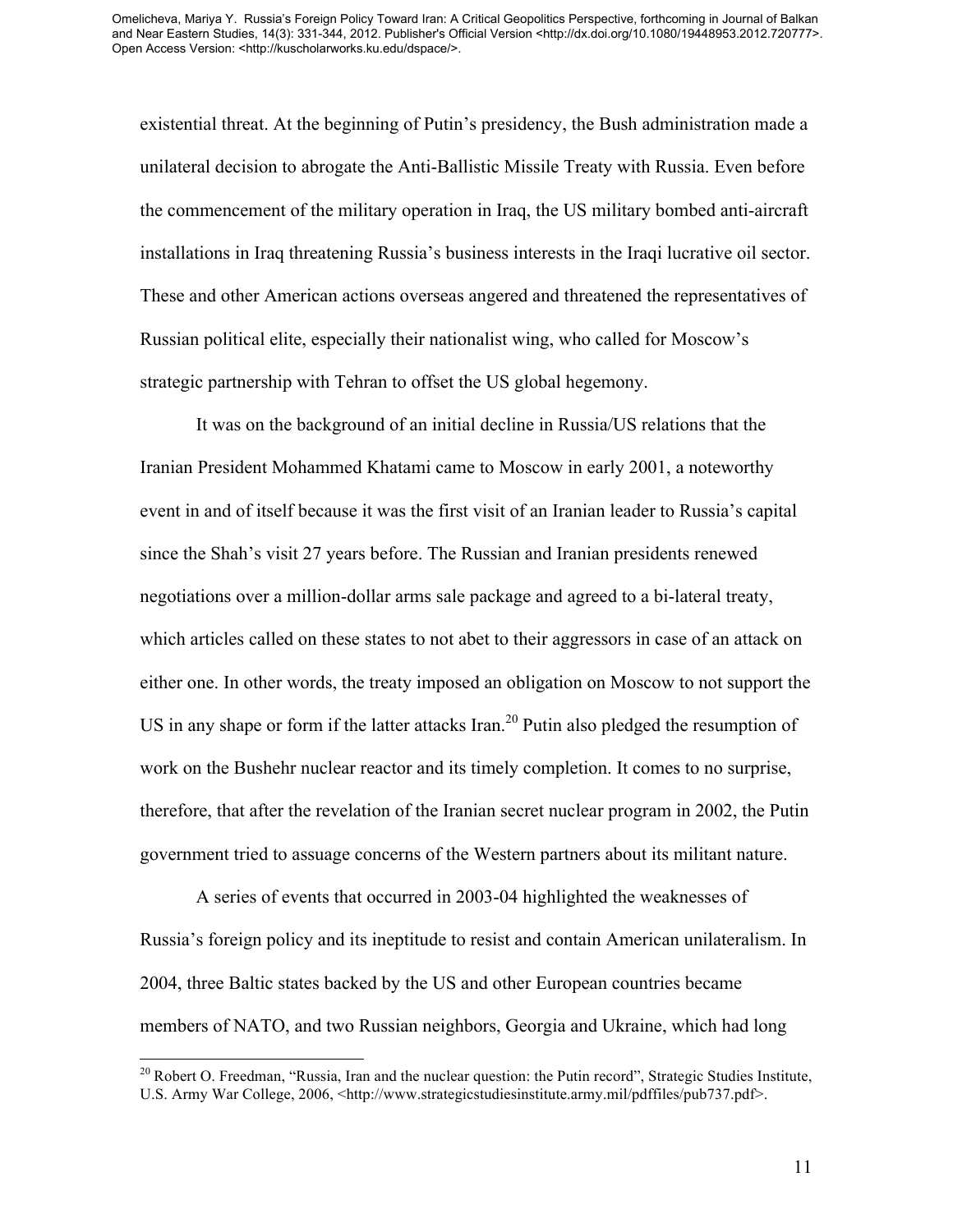sought to escape political influence of the Kremlin, witnessed the transfer of political power to pro-Western leaning cabinets. Washington's backing was indispensible to the success of these transformations. It was particularly important for the Kremlin leadership to demonstrate the continued relevance of Russia in the world affairs. Unable to confront the US preponderance directly, Russia sought other methods of resisting and undermining what it perceived as aggressive unilateral actions of the US in international relations. Asserting Russia's presence in the Middle East, including through the strengthened alliance with Iran, was one of the ways to do so.<sup>21</sup> Not only did Russia reinforce its objections to any proposals of sanctions on Iran, it also invited Tehran to join the Shanghai Cooperation Organization as an observer.

Russia's resistance to punitive measures against Iran in 2000-2006 seems to conform to the Realist expectations. Moscow's support for several rounds of sanctions against Iran is, however, still in question. Russia's relations with the US did not improve in 2006-2008. As a matter of fact, Russia and the US were in the midst of tensions over American missile defense system in  $2008<sup>22</sup>$  It was during the first two years of the Obama administration that the Russian government reversed its position on Iran's sanctions, despite the extensive concessions made by the US to eliminate the sources of perceived threat to Russia. President Obama scrapped the Bush administration's nuclear missile defense plan, made some changes to the START agreement favoring the Russian

<sup>&</sup>lt;sup>21</sup> Freedman 2006, op.cit.; D. Shlapentokh, "Russian elite image of Iran: from the late Soviet era to the present", Strategic Studies Institute, U.S. Army War College, 2009. <sup>22</sup> Nikola Sokov, "Missile defence: towards practical cooperation with Russia", *Survival*, v. 52, n. 4,

August-September 2010, pp. 121-130.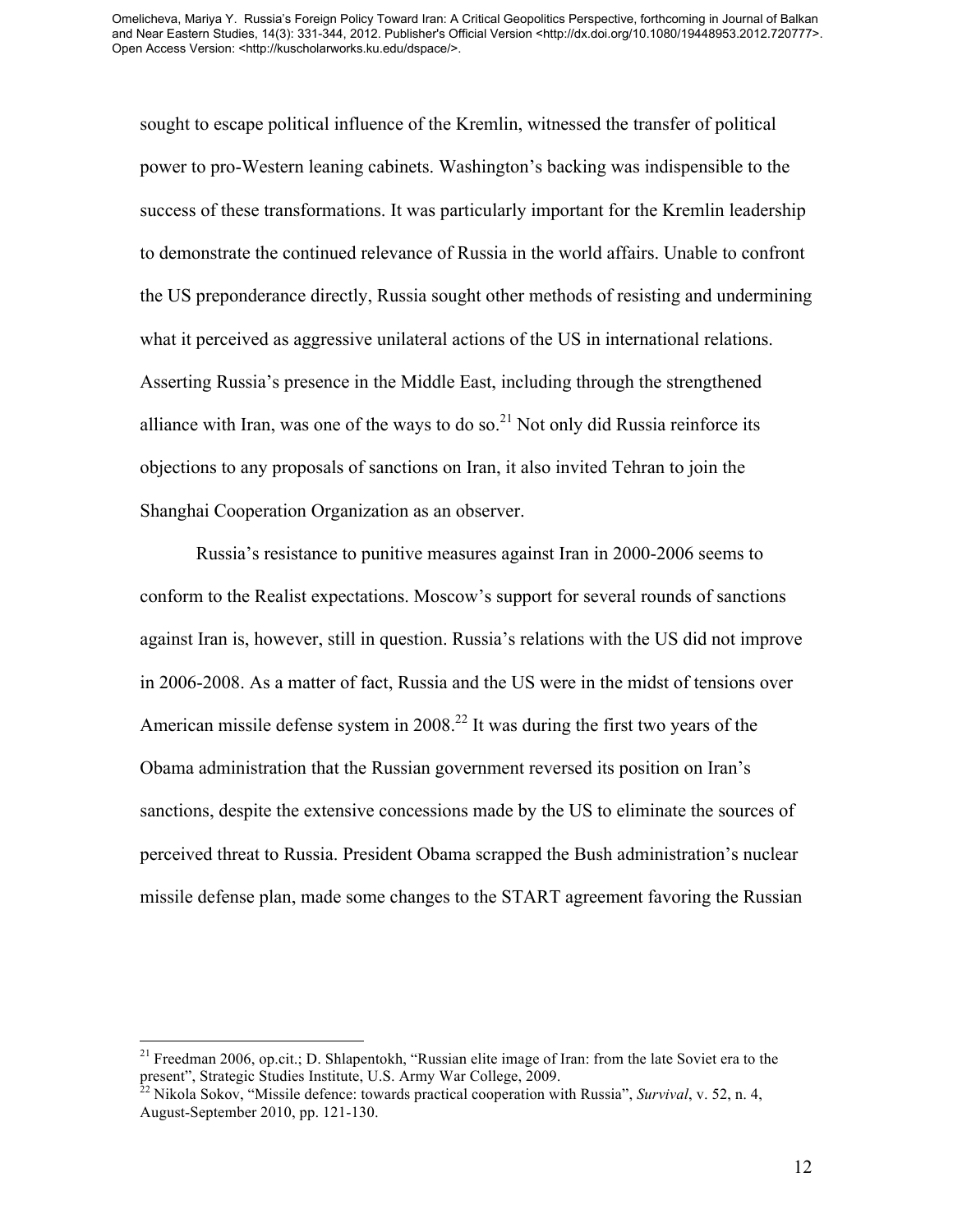side, and distanced the US from Russia's neighbors – Ukraine and Georgia – that were the bone of contention with Russia during the Bush terms.<sup>23</sup>

Furthermore, it is also unclear why the US foreign policies have blinded the Russian administration to the risks associated with a nuclear-armed Iran and other threats posed by this Middle East country to Russia. Russia competes with Iran as an energy provider in the natural gas market. Iran's policies on Islam have been a source of concern for Russia's relations with its Muslim neighbors in South Caucasus and Central Asian states, where Iran has recently stepped up its activities, particularly in Armenia and Tajikistan, thus narrowing Russia's capabilities in these countries. Russia and Iran continue to differ in their positions on the Caspian Sea.<sup>24</sup> Thanks to Russia's sales of intermediate range ballistic missiles to Iran, the latter has acquired a capability of hitting targets throughout the Middle East, thus, posing a nontrivial threat to stability in the region with immediate bearing on Russia. Some Russian politicians and arms experts expressed alarm over the growing military cooperation with Iran, which can backfire at Russia. It has also been argued that Russia's arms and technology may get into the hands of radical Islamic groups or used for modernizing Iranian, Algerian, Saudi, Egyptian, and Libyan missiles aimed at Russia itself. $25$ 

### *Economic Pragmatism*

From the standpoint of economic pragmatism, opposition to sanctions on Iran served economic interests of cash-starved Russia, which domestic procurements of nuclear and military technologies, equipment and machinery have been too low to keep its defense

 <sup>23</sup> Herman Pirchner, "The Russian mind today: a geopolitical guide", *The American Spectator*, December 2010/January 2011, pp. 70-75. <sup>24</sup> Vladimir Sazhin, "What kind of Iran is beneficial for Russia?" *Vremya Novostey*, 5 March 2010, p. 5. <sup>25</sup> Sokov 2010, op.cit.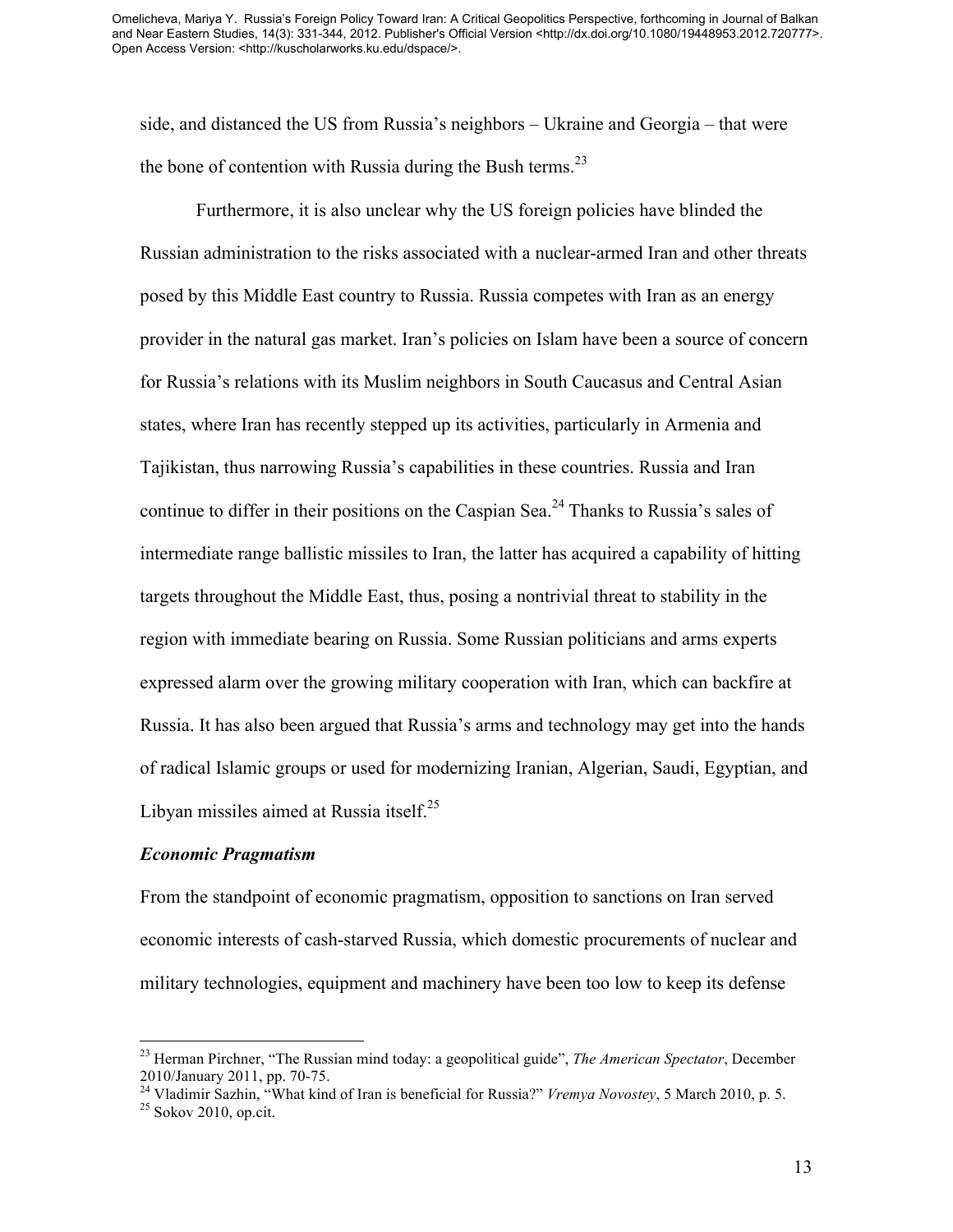and nuclear industries afloat. Russia has certainly profited rom its nuclear cooperation and military-industrial ties with Iran, which paid Moscow around \$800 million - \$1 billion for the sale and construction of the nuclear reactor at Bushehr and enabled the employment of thousands of Russian workers for this project. Iran also indicated its interest in purchasing 3 to 5 more nuclear reactors from Russia and building nuclear facilities for them with the estimated total cost of around \$3.2 billion. Furthermore, during the Putin terms as a president, Iran became Russia's third largest weapons customer. Moscow sold Iran several intermediate-range ballistic missiles and air defense systems and satellites for developing its missiles and space programs.<sup>26</sup> Therefore, by supporting sanctions on Iran Russia risked losing a solvent international customer in Iran.

Economic pragmatism, however, does not explain why Russia sided with the UNSC resolutions imposing progressive sanctions on Iran in 2006-2008 and, again, in 2010. The last round of multi-lateral sanctions agreed to by Russia is particularly puzzling as even unilateral sanctions imposed by the US on Iran earlier and renewed in 2006 prevented Russia's oil and gas firms, such as Lukoil and Gasprom, from entering into the lucrative business ventures in the Iranian fields of under-utilized hydrocarbon resources. Confronted with the multi-lateral sanction, Russian companies have become more cautious with regard to the prospects of engagement in the development of Iran's oil and gas reserves.<sup>27</sup>

Some analysts argue that economic interests have not been pivotal in shaping Russia's foreign policy toward Iran. Although, the absolute figures of bi-lateral trade

 <sup>26</sup> Alexander V. Nemets and Robert W. Kurz, "'The Iranian space program and Russian assistance", *The Journal of Slavic Military Studies*, v. 22, n. 1, January 2009, pp. 87-96; Steffany Trofino and Alexandr Nemets, "Russia: tipping the balance in the Middle East", *The Journal of Slavic Military Studies*, v. 22, n. 3, August 2009, pp. 367-382. <sup>27</sup> Andrei Diev, "Trevoshnaia vesna Irana", Kranaia Zvezda. 7 April 2010, n.59, p.17.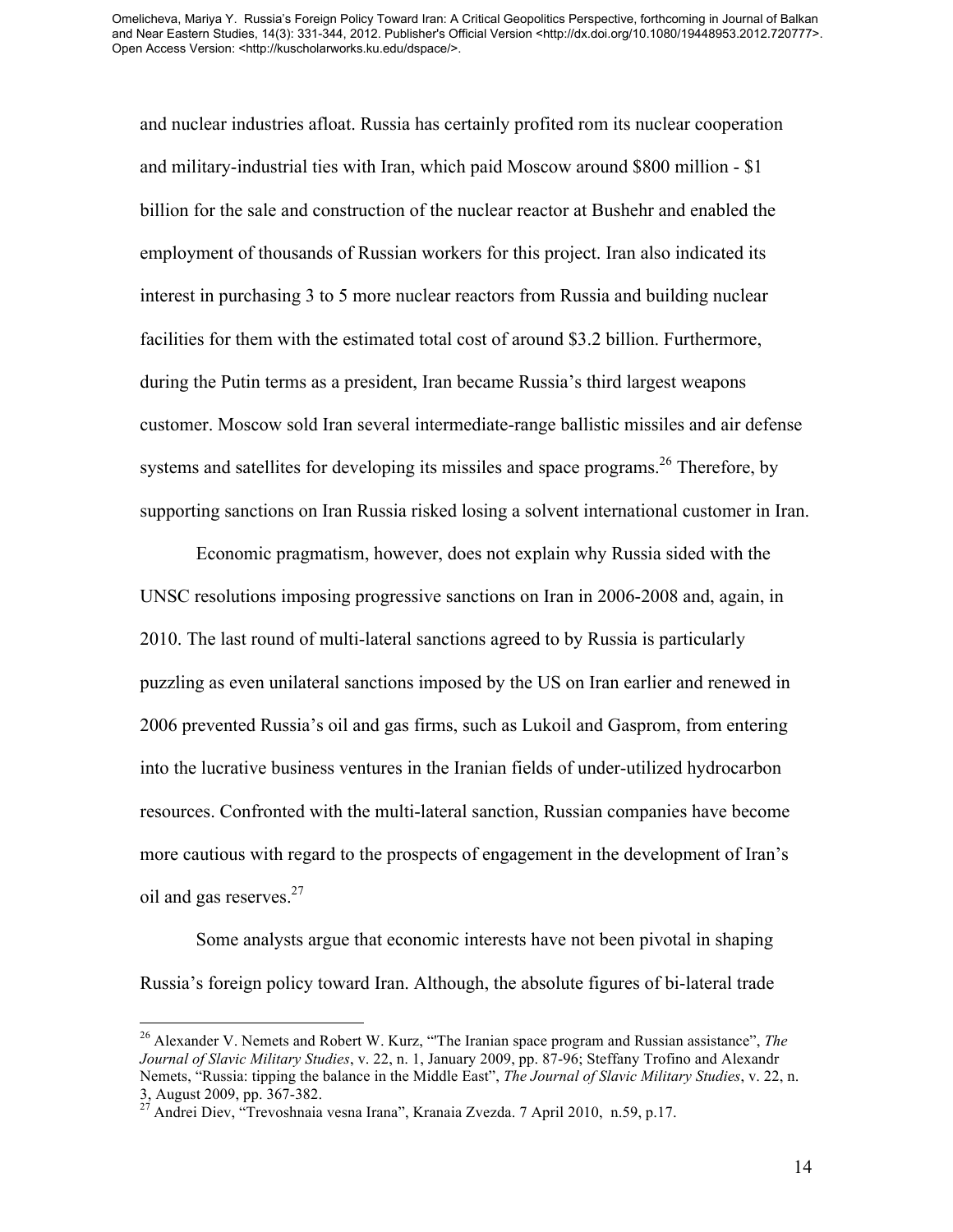between Russia and Iran are impressive, Russia's exports to Iran constitute only a modicum of its total exports. Profits from commercial relations with Iran have contributed negligibly to accomplishing Moscow's strategic economic objectives, such as modernization of the Russian economy, revitalization of its military-industrial complex, and integration into the global market. International sanctions have certainly had some bearing on individual business projects in Iran, but they have had only minimal impact on Russia's fiscal health.<sup>28</sup> The Russian government, recently, retracted from a deal with Iran for the supply of five battalions of the advanced S-300 air defense missile systems, subject to the fourth round of the UNSC sanctions, and returned to Iran the advanced payment of \$167 million, even after the US government agreed to a waiver of sanctions for this deal. A representative of Rosoboronexport, Russia's official weapons' exporter, was sited as saying that "this is not a very big amount but nonetheless this is a  $loss^{329}$ , thus attesting that economic pragmatism has been important in Russia's relations with Iran, but only up to a certain point.

## *Critical Geopolitics Perspective*

According to the critical geopolitics perspective, Russia's foreign policy in the Middle East has not followed neatly some pre-determined geo-political or geo-economic logic. Like other states, Russia has developed its own "geopolitics code" grounded in its domestic and international experiences and interwoven with Russia's identity as a "great power" state. Throughout the 1990s, Russia faced the uncomfortable realities of the

 $28$  Committee on International Relations, House of Representatives, "Russia's policies toward the axis of evil: money and geopolitics in Iraq and Iran", hearing before the Committee,  $108<sup>th</sup>$  Congress,  $1<sup>st</sup>$  Session, 26 February 2003, Serial No. 108-6,

<sup>&</sup>lt;http://commdocs.house.gov/committees/intlrel/hfa85339.000/hfa85339\_0f.htm>, Harvey and Sabatini

<sup>2010,</sup> op.cit.<br><sup>29</sup> Defense & Security. "Russia returned the advanced payment of \$167 million for air defense missile systems S-300 to Iran", n. 252, 26 September 2011.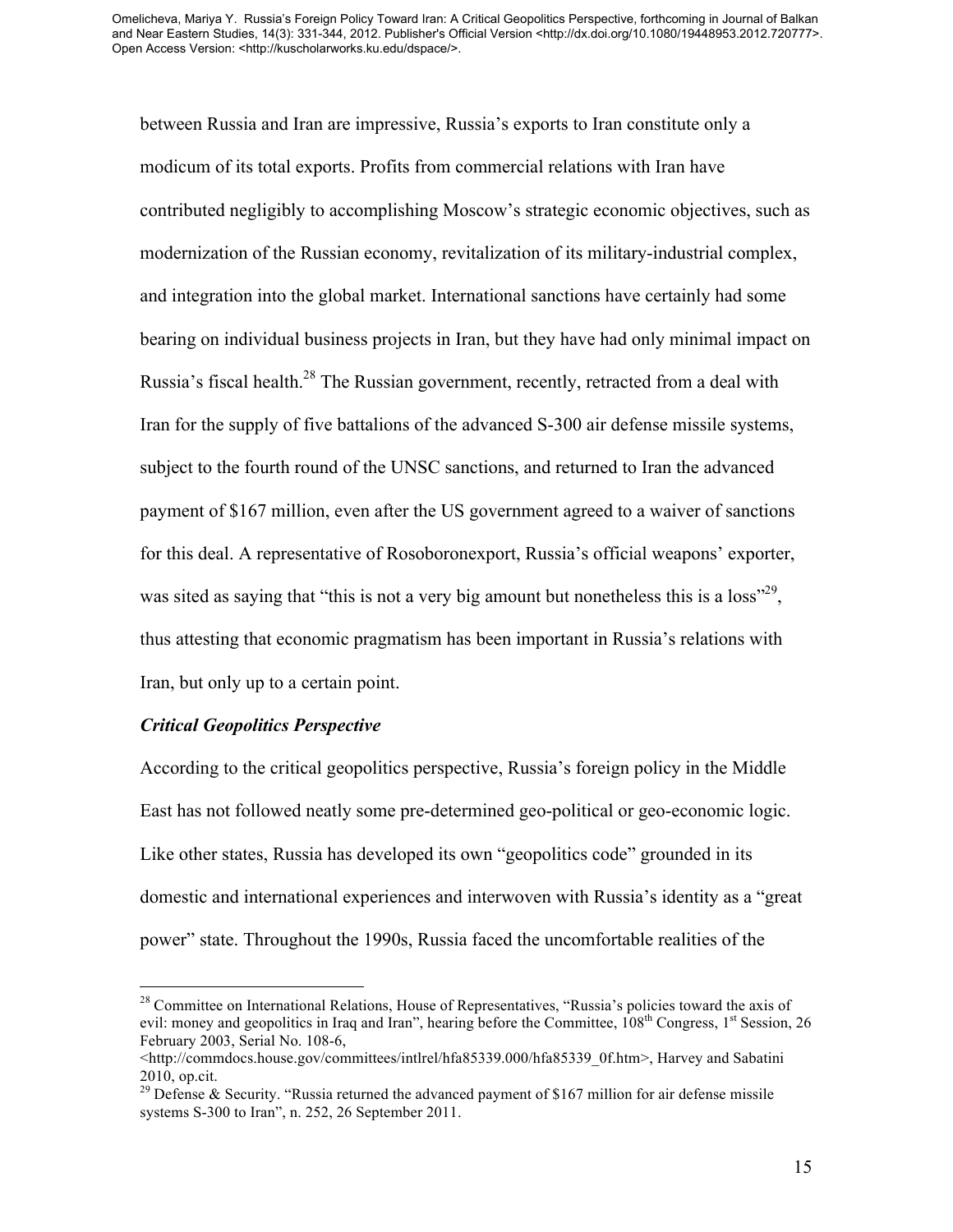"great power" decline both domestically and its international relations. Its inability to sustain a "great power" self-conception, which has endured in Russia's national history for a long time, posited a different from "security dilemma", but nonetheless considerable threat to Russia's identity and its agency responsible for Russia's capacity to act in international relations. Once in power, the Putin government's primary task was to close the gap between Russia's ambitious self-image and how it had been perceived and treated by other states and international organizations. The Russian government began experimenting with the traditional geo-political and geo-economic considerations in its foreign policy relations at the same time trying to consolidate power and resources inside the state.

The conflict between the US and Iran was beneficial to Moscow, which capitalized on these antagonisms for pursuing its broad political, economic, and ideological agendas. The Bush administration stonewalled all attempts to use Iran as a passageway for transporting Caspian oil and gas to the European markets. As a result, Moscow benefitted directly from the increased revenues received from the higher volumes of Azeri and Central Asian oil and gas transported through Russian pipelines to the European customers. It also benefited indirectly from the enhanced political influence over the exporters and importers of natural energy resources dependent on Russia's pipelines.<sup>30</sup> Furthermore, moderate Iranian/American hostility and Russia's partnership with Iran served to resist Washington's monopolization of international influence in the Middle East at the time of Russia's political and economic weakness.<sup>31</sup>

 $30$  Katz 2010, op.cit.<br> $31$  Julien Mercille and Alun Jones, "Practicing radical geopolitics: logics of power and the Iranian nuclear 'crisis'", *Annals of the Association of American Geographers*, v. 99, n.5, November 2009, pp.856- 862.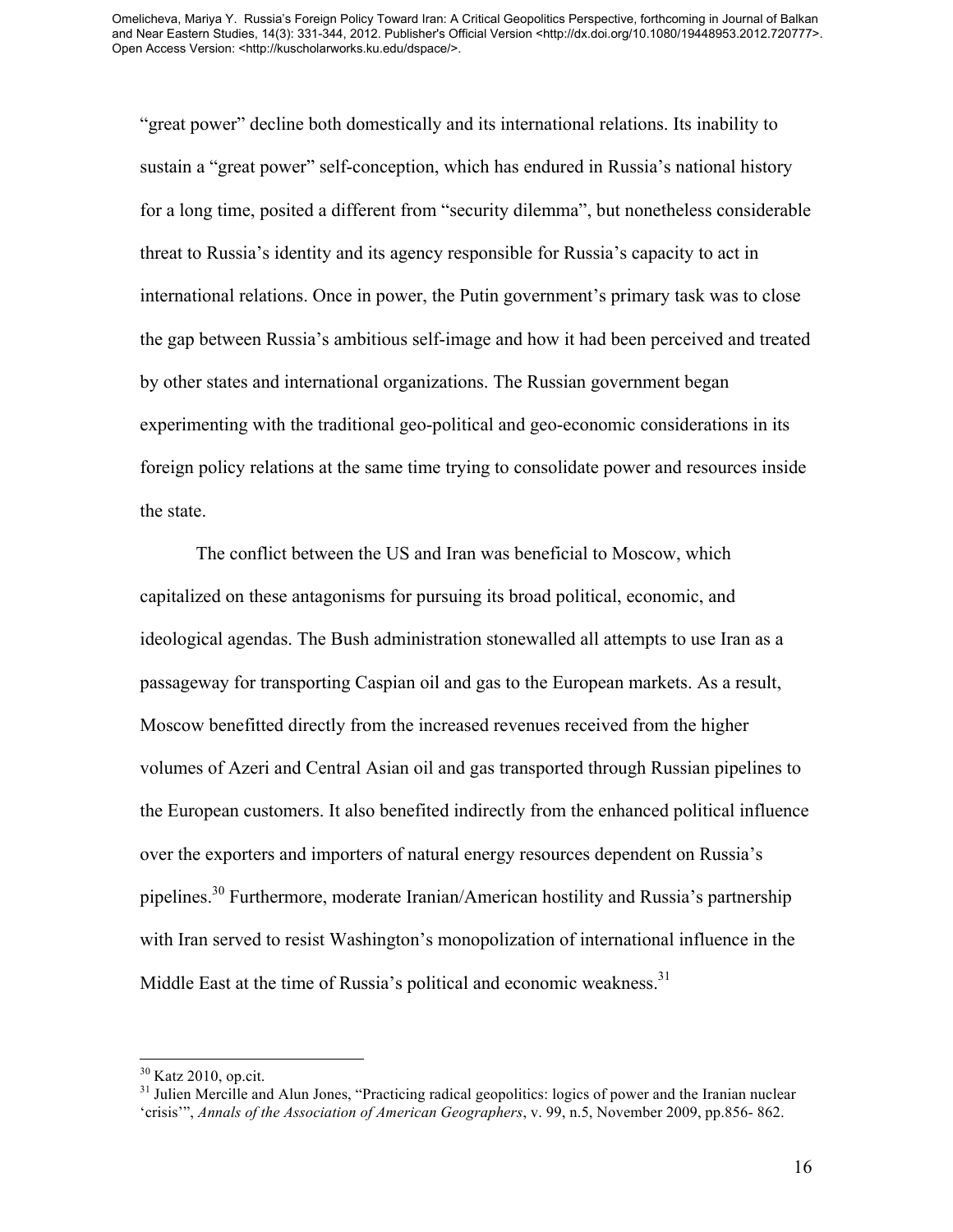The Russian government also decided that its foreign policy would be used as a tool for resolving Russia's economic problems. <sup>32</sup> The profitable commercial ventures of Russia's businesses in the Iranian nuclear, space, and defense sectors were, therefore, consistent with the envisioned extension of Russian foreign policy into its domestic economic relations. However, it was also during the early 2000s that the decision-making process on Russia's foreign policy was seized by a number of powerful domestic players, who capitalized on the weaknesses of the central administration for promoting their particularistic interests. Russia's Atomic Energy Ministry (Minatom), its natural gas monopoly, Gazprom, Rosoboronexport, and a number of oil companies gained unprecedented power in Russian foreign affairs during the Yeltsin epoch.<sup>33</sup> Russia's military-industrial and nuclear sectors, in particular, were strongly motivated in keeping an important international customer supplying them with a steady stream of income for keeping their industries afloat. Therefore, both agencies lobbied the Russian government for new arms and nuclear contracts with Iran.

Russia's fiscal health significantly improved during Putin's first presidential term boosted by financial infusions from the sales of hydrocarbons, which world market prices skyrocketed at the century's turn. The building of the "vertical of power" strengthened the Russian government's administrative capacity and control over its strategic resources. It was also around that time that Russia's thinking about its sources and balance of power and strategic space began to shift as it was learning to reap political and strategic benefits from the pursuit of economic goals. This shift was institutionalized in the new concept of Russia as "Energy Super State" introduced by Putin in 2005, which was later broadened

 $32^3$  Committee on International Relations, House of Representatives 2003, op.cit.  $33^3$  Committee on International Relations, House of Representatives 2003, op.cit.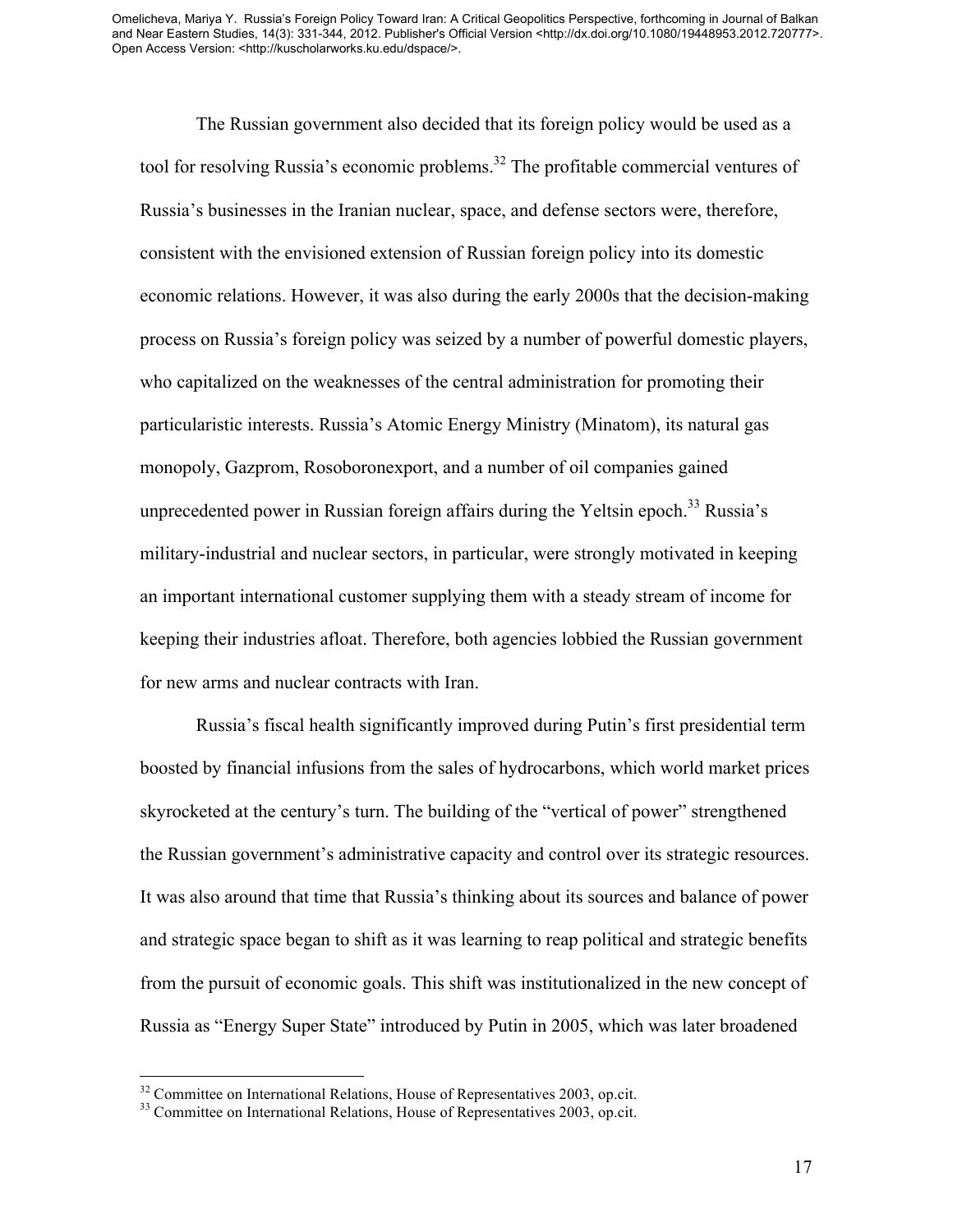to encompass all Russian strategic resources, including nuclear energy and technologies, which could be used as a bridge between Russia's political/strategic considerations and economic rationality. In other words, it was decided to take advantage of Russia's existing strengths for simultaneously enriching the country, improving its geopolitical standing, and enhancing its international "great power" status.

From this point on, Russia's foreign policy toward Iran has become a series of discrete decisions balancing Russia's economic priorities, geostrategic interests, and also considerations of Russia's leadership over the management of nuclear non-proliferation, which had its own geostrategic spin-offs. Prior to siding with sanctions on Iran in 2006- 2008 and, then, again in 2010, Moscow took part in negotiations with Iran over the uranium enrichment plan. Those negotiations were important to Russia on several accounts. First, a successful resolution of the standoff with Iran over its uranium enrichment activities would have elevated Russia's international status as a negotiator causing a blow to the US "soft-power" and its threats of sanctions. Second, by consenting to Russia's proposal of enriching uranium on its territory, Iran would have assisted Moscow in becoming a first Iranian LEU bank, of sorts, which would have imparted Russia with significant leverage over this Middle East country. The successful implementation of the proposal would have given credentials to the Russian idea of creating the first LEU bank on its territory. The latter would have confirmed Russia's leadership role in the area of nuclear proliferation. It would have also served Russia's geostrategic interests. By hosting a world LEU bank, Russia would have been able to prevent other countries from using nuclear fuel supply cutoffs for political purposes, while preserving this right to itself. The recalcitrant behavior of Tehran wrecked havoc

18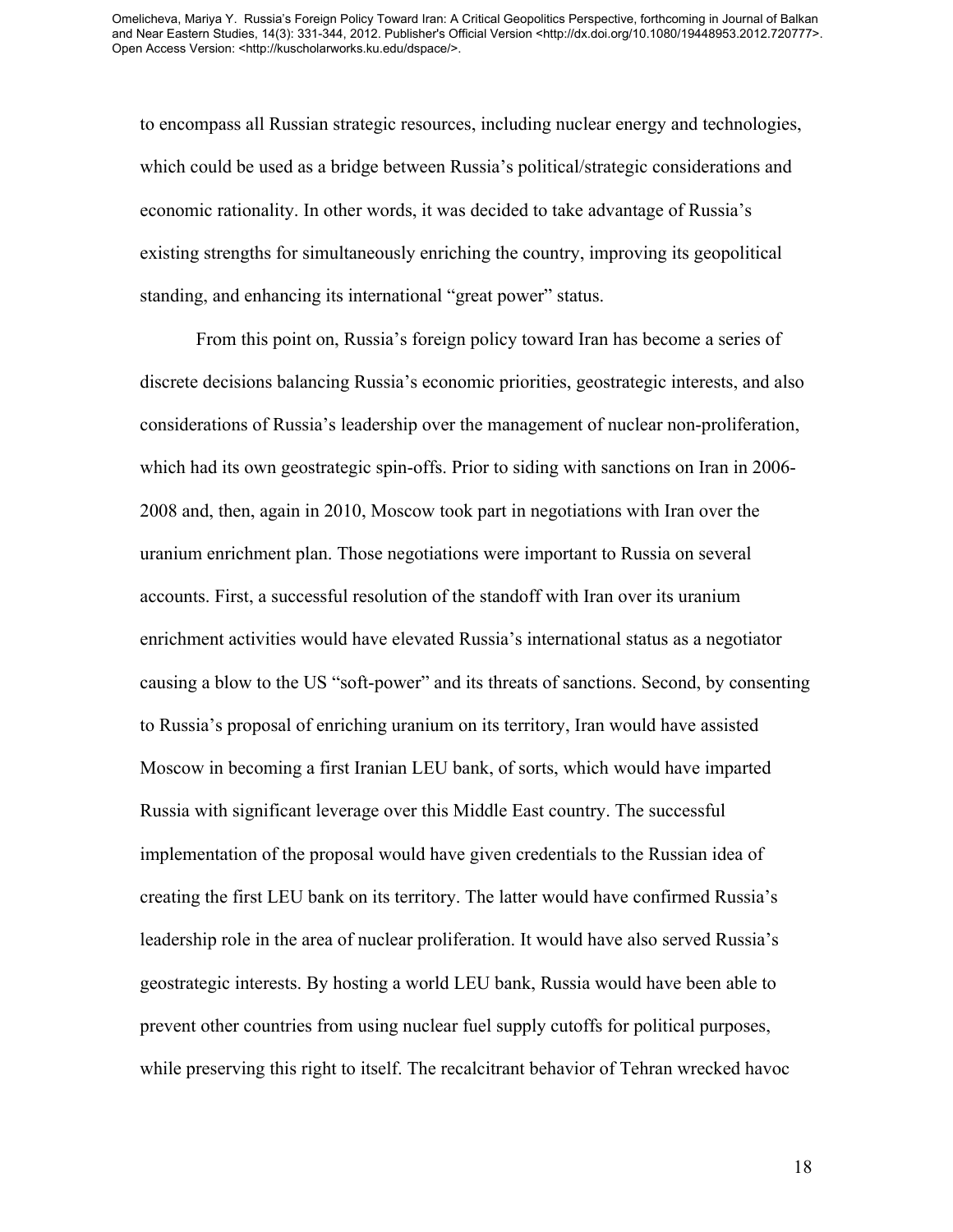on the Russian plans. After the Iranian government took a hard line against Russia's proposal of enriching uranium for Iran's nuclear reactor at its LEU reserve created in the Russian city Angarsk, Moscow agreed to the IAEA decision to refer Tehran to the UN Security Council and subsequent UNSC sanctions. In 2009-2010, Iran agreed and, then, reneged on the draft plan of the international uranium enrichment plan, which included Russia and France, prompting Moscow to vote in favor of sanctions on Iran.<sup>34</sup>

Several other developments in 2008-2010 contributed to Russia's decision in support of the multilateral sanctions. In 2008, President Obama promised a swift reversal of US foreign policy toward Iran from confrontation to diplomacy and engagement grounded in mutual respect.<sup>35</sup> In 2009, the Obama administration made significant progress in pushing through an international uranium enrichment proposal, thus souring Russia's prospects for the leadership role in this realm, and also threatening Russia with a major breakthrough in the US/Iranian relations at the time when the government of President Ahmadinejad was at its weakest point facing a crisis of political legitimacy and widespread popular discontent at home. In March 2010, Russia's Minatom and IAEA reached a formal agreement on establishing the world's first nuclear fuel bank of LEU in Russia. This agreement was an essential step in reaching Prime Minister Putin's top economic priority of strengthening Russia's nuclear power sector. It was also to the satisfaction of the Russian ambitions to dominate certain sectors of the global energy industry and meeting its geostrategic goal of becoming an "energy hegemone" even without an agreement to serve as a LEU reserve for Iran. Therefore, by siding with US-

 <sup>34</sup> Mohamed El-Khawas, "Obama's engagement strategy with Iran: limited results", *Mediterranean Quarterly*, v. 22, n. 10, Winter 2011, pp. 93-113.

 $35$  El-Khawas 2011, op.cit; Katz 2010, op.cit.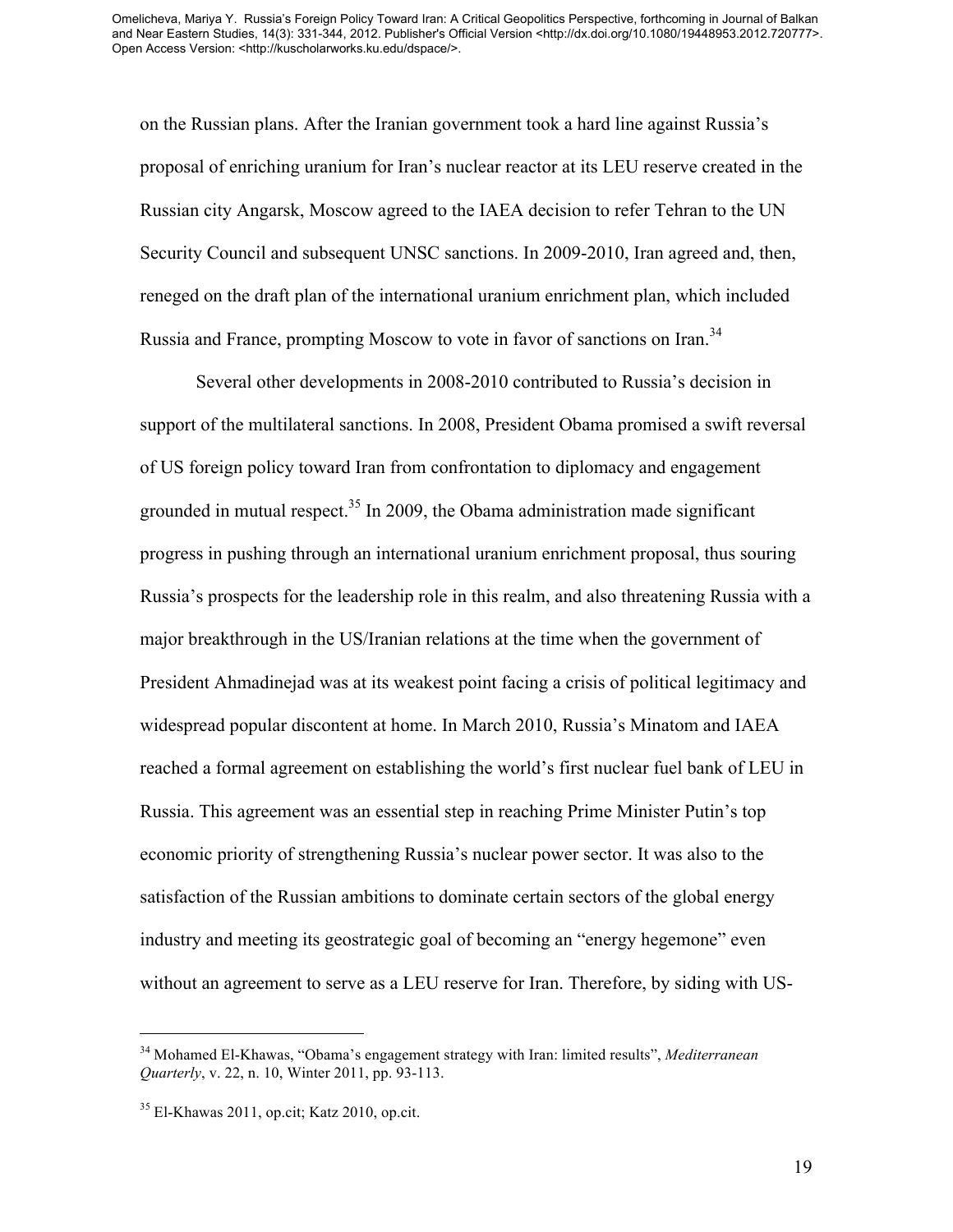backed sanctions in 2010 Russia did not feel that its leadership position in the nuclear energy sector was in question. By supporting the multilateral sanctions, Russia not only benefitted from the renewed confrontation between the US and Iran, but also from significant concessions made by the Obama administration to Moscow. In exchange for Russia's vote on the UNSC resolution, the Obama administration lifted its 1999 sanctions on several Russian companies exporting arms from Russia and waived the application of the earlier sanctions for Russia's sale of S-300 anti-aircraft missiles to Iran.<sup>36</sup>

It is also important to note that having Iran as one of the members of the nuclear club has never been in Russia's interests. Moscow's ability to influence developments in the Middle East region would have been severely curtailed had Iran acquired a nuclear warhead. Moscow's support for the last round of the UNSC sanctions was party driven by the realization of these prospects by the Russian government, especially after the discovery of the secret uranium enrichment facility near Qom. Before siding with other members of the Security Council on the UNSC Resolution 1929 in June 2010, Russia made sure that sanctions were sufficiently weak to cause any rapture of economic relations between Tehran and Moscow and did not carry the automatic threat of future sanctions.<sup>37</sup>

In fact, sanctions became beneficial to Moscow in, yet, another way. In an unprincipled manner, Russia turned sanctions to its advantage by championing a new approach toward Iran calling for the gradual reduction of sanctions every time Tehran meets some of the IAEA's demands. The Russian solution stressing the principles of

 $\frac{36}{37}$  John C. Shenna, "The case against the case against Iran: regionalism as the West's last frontier", The Middle East Journal, v. 64m n.3, Summer 2010, pp. 341-363. Russia, for example, sided with China in pressing the US to remove from the sanctions any restrictions on Iran's oil and energy sector or Tehran's Central Bank (El-Khawas 2011, op.cit.).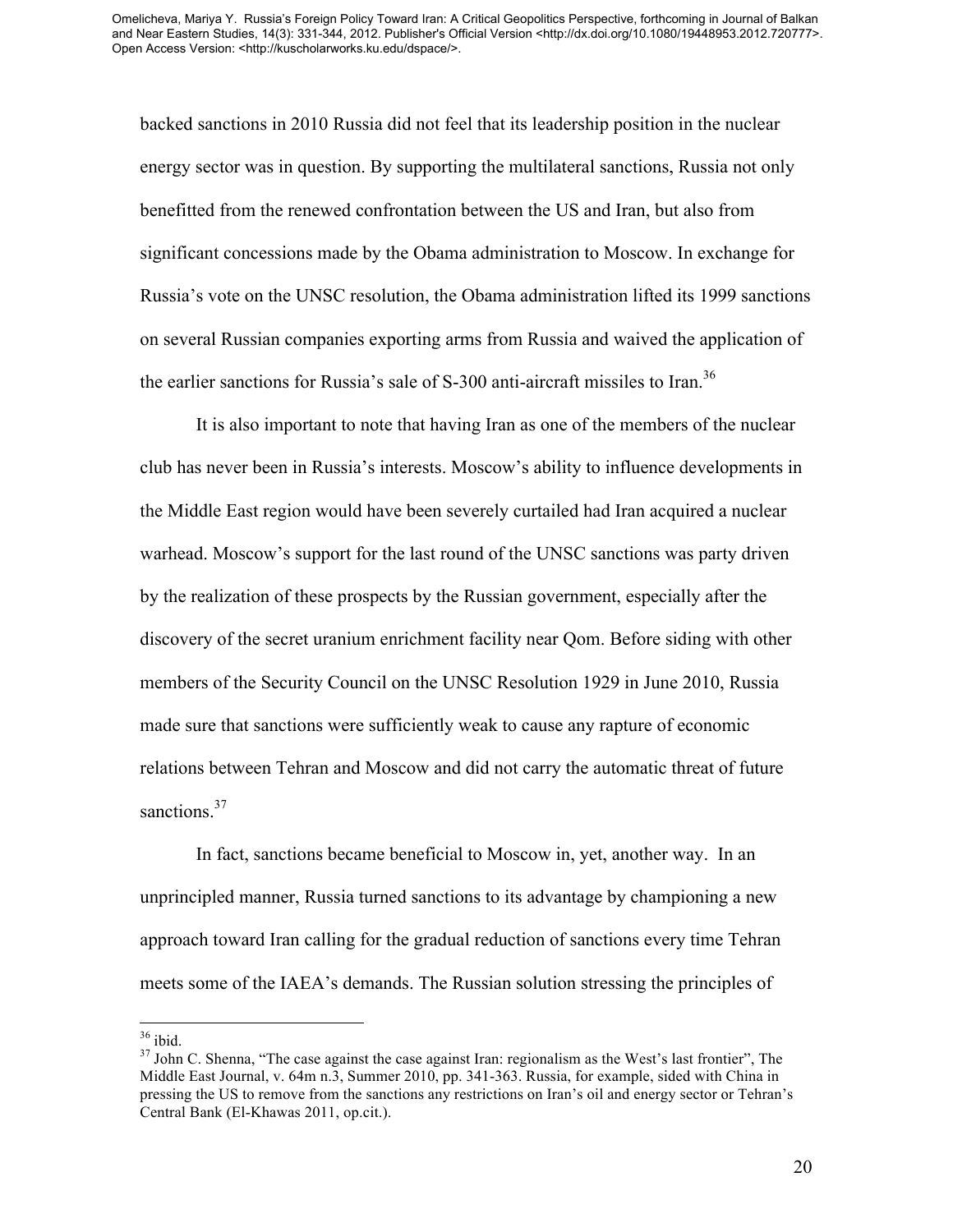"reciprocity and gradualism" received initial support from the Iranian government, which appeared welcoming the new plan as of September  $2011$ <sup>38</sup> As with the earlier decisions, Russia has sought to simultaneously accomplish geostrategic and economic objectives and boost its international standing with the new plan. The Russian government wants to avoid losing Iran, which, pushed to the limit by escalating sanctions and growing US threats, may initiate conflict or proceed with its nuclear program without Russia onboard. Iran continues providing Russia with some economic incentives. Russia, for example, informed Iran that two large shipbuilding companies from Russia were ready to build transport and production ships and marine equipment in Iran, despite international sanctions on the country. Since there are political risks involved not only with regard to these companies, but also for the realization of a joint project with France for the construction of French Mistral Class amphibious assault ships, Russia is naturally interested in dropping certain provisions of sanctions on Iran.<sup>39</sup> Finally, Russia has reclaimed its status of an intermediary between Iran and the rest of the world and hopes to own the successful resolution of Iran's nuclear problem for consolidating its international standing. 40

#### **Conclusion**

Thus study was motivated by the question of Russia's seemingly inconsistent position on the Iranian nuclear program and multilateral sanctions on Tehran. It argued that the conventional approaches linking Russia's foreign policy decisions to either geostrategic calculations or considerations of economic efficiency are insufficient because they do not

 <sup>38</sup> Nikolai Surkov, "Russian initiative provides hope for compromise with Iran", *Nezavisimaya Gazeta*, 18 August 2011, p.7. <sup>39</sup> Egor Popov, "OSK vsplyla v Irane", *Kommersant*. Daily, n. 197, 20 October 2011, p.1.

Reutov, Alexander. 2010. The President of Iran Said Who Was Not A Friend for Him in Russia.

<sup>40</sup> Yelena Chernenko, "Russia radiates nuclear resolution", *Kommersant*, 17 August 2011, p.6.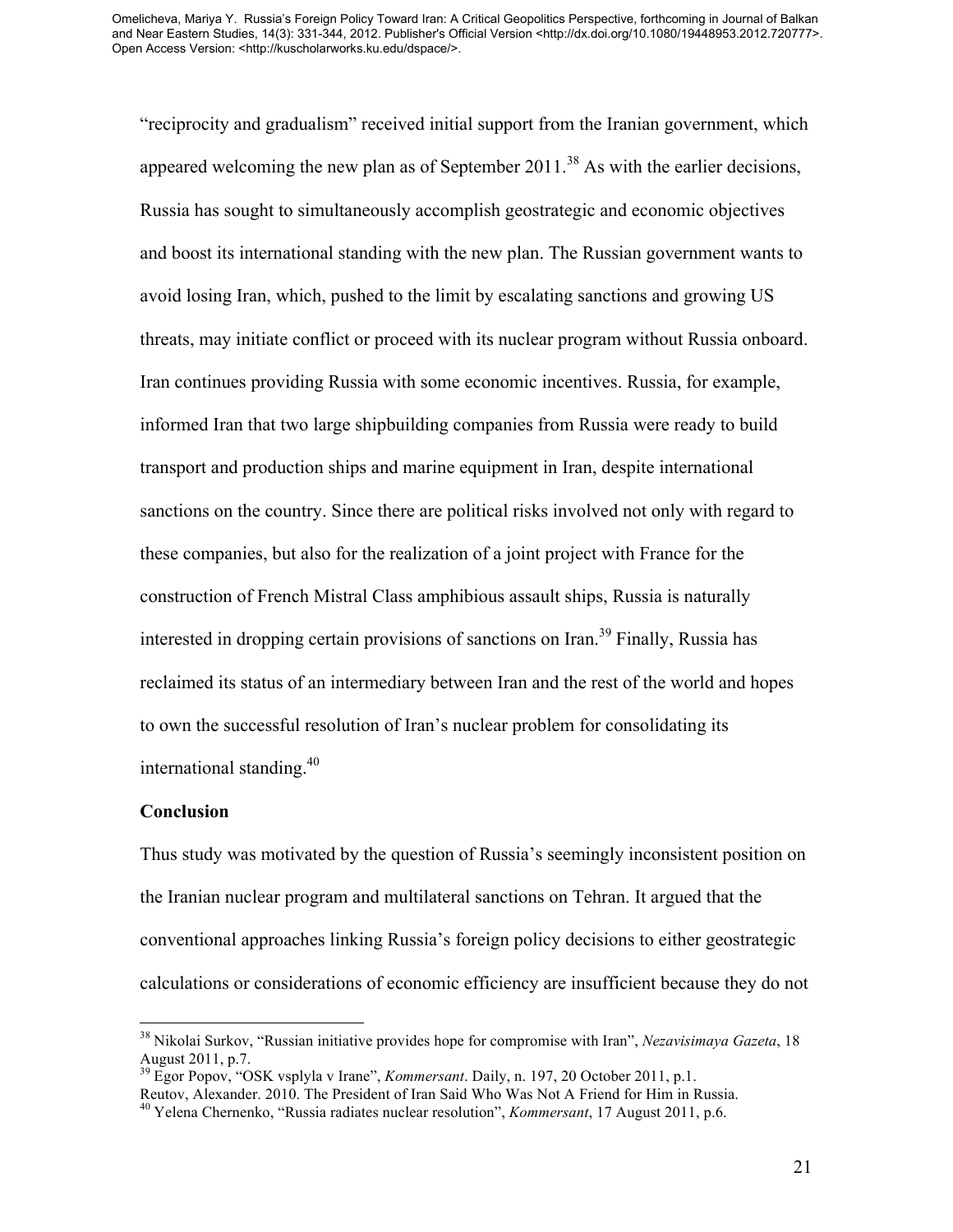take into consideration the impact of non-material forces, particularly changing and unique conceptions of geopolitics held by the Russian state. To account for Russia's Iranian position this work resorted to the critical geopolitics perspective and tried to approach Russia's foreign policy decisions from the standpoint of its own "rules of logic" and Russia's own understanding of its geopolitics code.

Russia's thinking about its strategic setting has evolved over time, just like its beliefs about its own place in international relations. Russia's self-perceptions have changed from a frustrated "great power," which aspirations to greatness could not pass the reality check throughout the 1990s, to the strengthened "great power" position in the early 2000s. Today, Russia views itself as a "sovereign great power," which has fully rebounded after the hardships of transition and entered a new epoch of Russia's "substantial influence upon the development of a new architecture of international relations."<sup>41</sup> The sources of Russia's influence and its "great power" identity have also been diversified and creatively redefined as leadership in the sectors of Russia's strategic preeminence. Russia's strategic independence has become prioritized and sought under the pretext of "multi-vektor" foreign policy allowing the Russian government to use a very elastic, opportunistic, and pragmatic approach in its relations with other nations.

Russia's dominant geopolitical principle has become the one rejecting permanent commitments or alliances, friendships or rivalries, but pursuing its short-term and strategic interests informed by its identity of a sovereign great power state. Russia's interests and approaches to its foreign policy do not, however, remain intact. As the meaning of the Russian identity and its sources gets re-defined in light of the changing

<sup>&</sup>lt;sup>41</sup> The Foreign Policy Concept of the Russian Federation 2008, op.cit.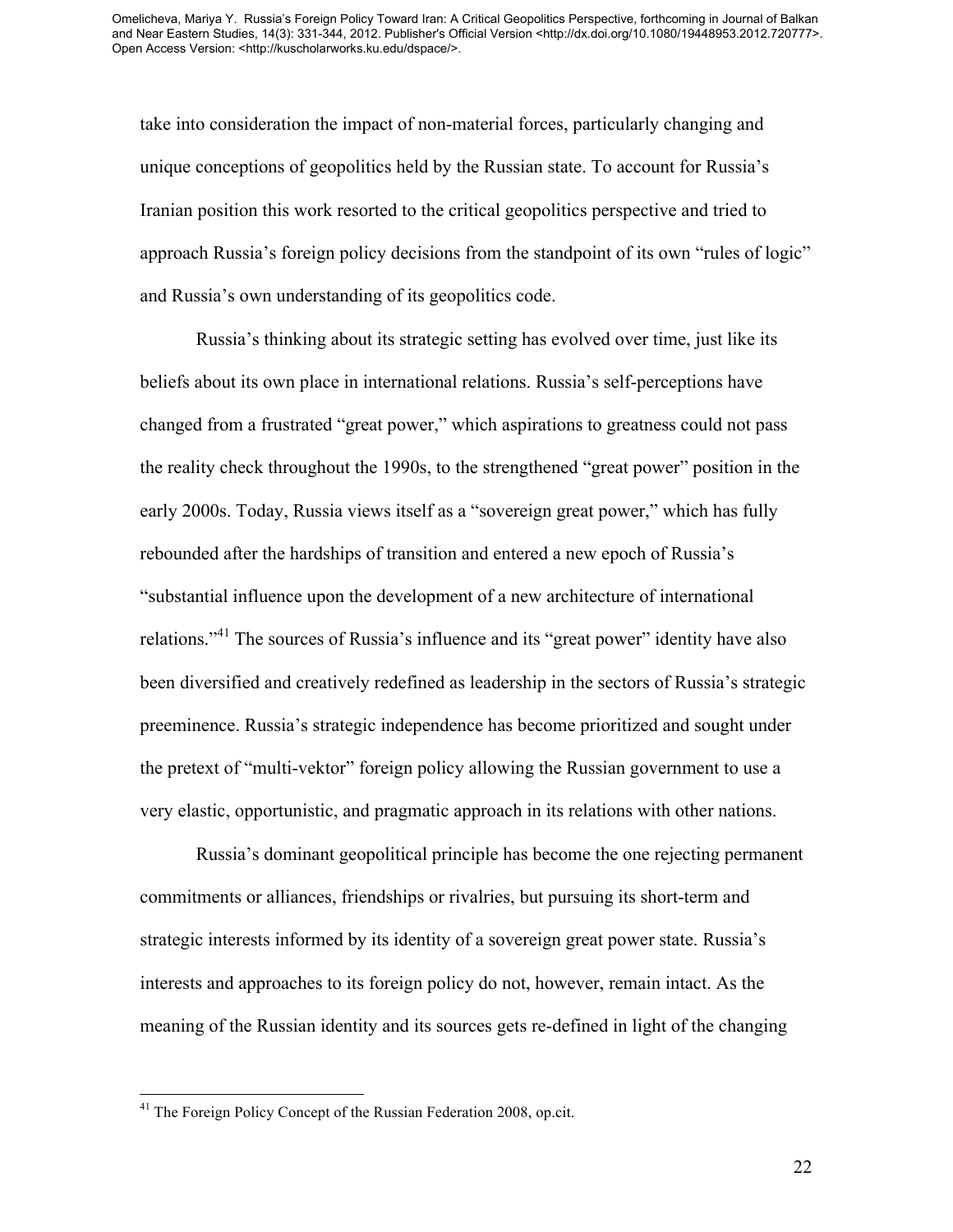domestic and international circumstances, so the understandings of its interests will undergo some changes.

The current pragmatic approach to Russia's foreign relations has manifested itself most clearly at the regional level, including in the Middle East, where it has allowed the Kremlin to build a nuclear reactor in Iran, reap the benefits of the trade in arms and space technologies with Tehran while simultaneously launching a satellite for Israel to pry into the Iranian nuclear program<sup>42</sup> and, at the end, default on the contractual promise of a delivery of S-330 long range surface-to-air missile systems to Iran after years of postponing the sale of missile systems. All in all, Russia has learned to make prudent (from the standpoint of its "geopolitics code") and calculated decisions based on the immediate circumstances and interests, but also with the view of accomplishing its broad geostrategic, economic, and ideological agendas, including the establishment of a favorable international environment, where no single state or perspective prevails, safeguarding and expanding its shares in the sale markets of strategic resources, and increasing Russia's international profile and its world reputation as an architect of international relations.

Moscow's relations with Tehran have become something of a hallmark of the new Russian geopolitical logic and its "multi-vektor" foreign policy. Despite the latter's evident opportunism, Russia has, so far, been able to get what it wants on this dimension of its foreign policy relations. It has been able avoid alienating Iran completely, no least so by making sure that the UNSC resolutions do not carry the automatic threat of sanctions and by signaling its unwillingness to support the imposition of further sanctions on Tehran. It has also allowed Russia to not estrange the US and European states. On the

23

 <sup>42</sup> Secrieru 2006, op.cit.